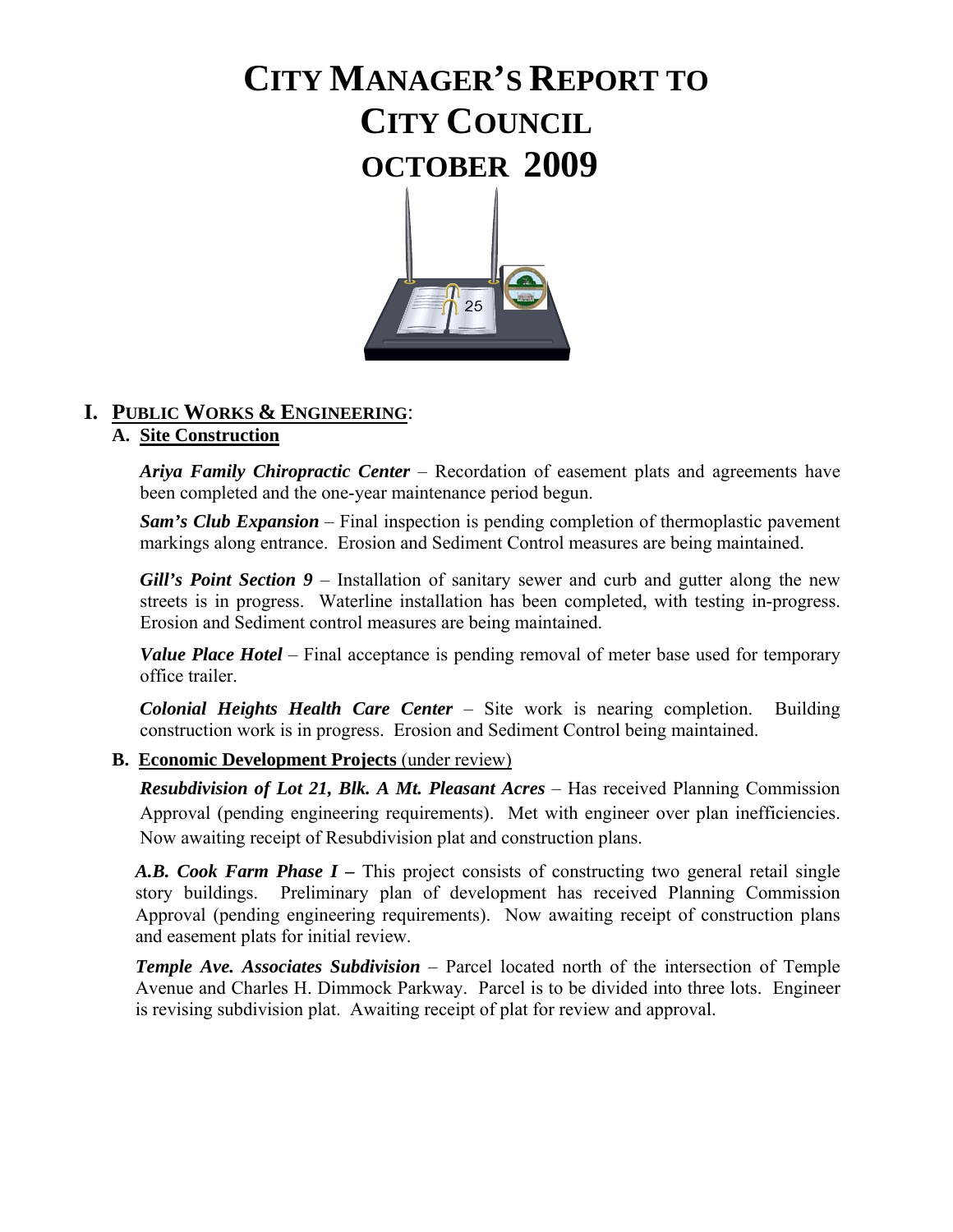*North Riverview Commercial Center Phase 1 –* This is a proposed Steak and Shake fast food restaurant. Plans have been approved and land disturbance permit will be issued upon receipt of required forms and surety bonds.

#### *Right-of-way Permits:*

- Issued seven (7) permits
- Closed out six (6) permits

### **II. PLANNING & COMMUNITY DEVELOPMENT:**

- 1. One (1) fence permits issued.
- 2. Eight (8) sign permits issued:
	- $\overrightarrow{x}$  Education Beauty and Barber Academy 3233 Boulevard
	- $\approx$  Invisalign 3630 Boulevard
	- $\approx$  PNC Mortgage 256 E. Ellerslie
	- $\approx$  Beauty and Barber College 26 Pickwick Avenue
	- $\approx$  Presidential Mortgage 2425 Boulevard
	- $\approx$  Blue's Place 1702 Boulevard
	- $\approx$  Check into Cash 1912 Boulevard
	- $\approx$  Red Lobster 119 Temple Lake Drive
- 3. Boulevard Revitalization
	- $\hat{\mathbf{x}}$  One (1) final payment requisition processed
- 4. Neighborhood Revitalization:

#### **a. 2008-09 CDBG Home Repair Grant - \$86,560**

- $\approx$  9 electric jobs completed
- $\approx$  10 carpentry jobs completed
- $\hat{X}$  1 carpentry and related plumbing/accessibility job completed
- $\star$  4 heating jobs completed
- $\approx$  3 plumbing jobs completed
- $\star$  1 lead clearance completed
- $\star$  7 re-roofing jobs completed
- $\approx$  1 roofing repair completed
- $\approx$  13 new households served in Program Year

#### **October Activities Completed:**

- $\approx$  \$985 Porch, Doors, Handrails
- $\approx$  \$275 Ceiling Repair

#### **October Activities Bid and Awarded:**

- $\approx$  \$1,100 Ceiling and water damage repair, doorway replacement
- $\approx$  \$2,400 Porch replacement
- **b. 2008-09 CDBG Stimulus Grant Application approved for citywide emergency repairs - \$23,510**

No jobs currently funded, citywide applications and inspections under review

**c. 2009-10 CDBG Home Repair Grant Application to HUD approved and funding awarded - \$87,560**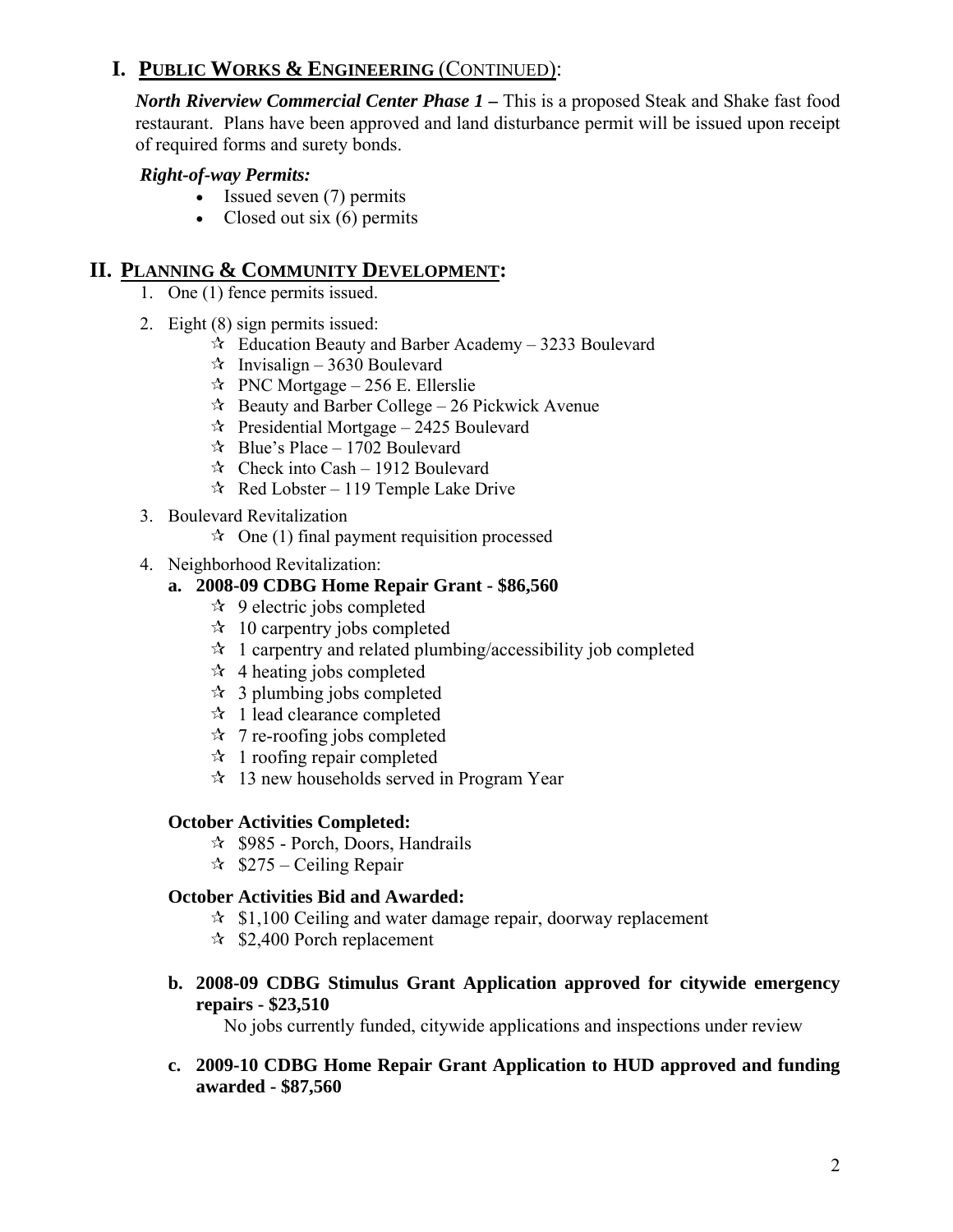# **II. PLANNING & COMMUNITY DEVELOPMENT** (CONTINUED)**:**

# **d. Received thirty (30) Emergency Repair Applications for 09/10 Cycle.**

- **Received eleven (11) applications for citywide repairs**
- **Ten (10) applicants not qualified for program activities**
- **Thirteen (13) home inspections for preliminarily qualified applicants**
- **Seven (7) home inspections scheduled**

#### **e. Rental Inspection Program:**

| <b>Item</b>                        | <b>Month</b> | <b>YTD</b> |
|------------------------------------|--------------|------------|
|                                    |              |            |
| <b>TOTAL UNITS</b>                 |              |            |
| <b>REGESTERED</b>                  |              | 522        |
| # of Dwellings registered          | 0            | 162        |
| # of Multi-family Dwellings        | 0            | 35         |
| # of Apts. registered              | 0            | 317        |
|                                    |              |            |
| TOTAL UNITS INSPECTED              |              | 229.5      |
| Dwellings inspected                | 0            | 162        |
| Multi-family dwellings             | $\mathbf 0$  | 35         |
| Apts. to be inspected              |              |            |
| (10%)                              | 0            | 32.5       |
|                                    |              |            |
| Total # of Properties Sold         | 0            | 1          |
|                                    |              |            |
| <b>Failure to Register Letters</b> | 0            | 0          |
| Answers Received                   | 0            | 0          |
| First Inspections made             | 0            | 270        |
| Passed                             | 0            | 94         |
| Failed                             | 0            | 176        |
|                                    |              |            |
| Second Inspection                  | 64           | 136        |
| Passed                             | 64           | 134        |
| Failed                             | 0            | 2          |
|                                    |              |            |
| Third Inspection                   | 0            | 0          |
| Passed                             | 0            | 0          |
| Failed                             | 0            | 0          |
|                                    |              |            |
| <b>Additional Inspections</b>      | 0            | 0          |
| Passed                             | 0            | 0          |
| Failed                             | 0            | 0          |
| <b>Total Fees Collected</b>        | 0            | \$950.00   |
| Reinspection                       | 0            | \$100.00   |
| Late Registration                  | 600.00       | \$850.00   |
|                                    |              |            |
| 4 year Certificates Issued         |              |            |
| Dwellings                          | 2            | 121        |
|                                    |              |            |
| Apartments                         | 1            | 6          |
| (no of units certified)            | 64           | 156        |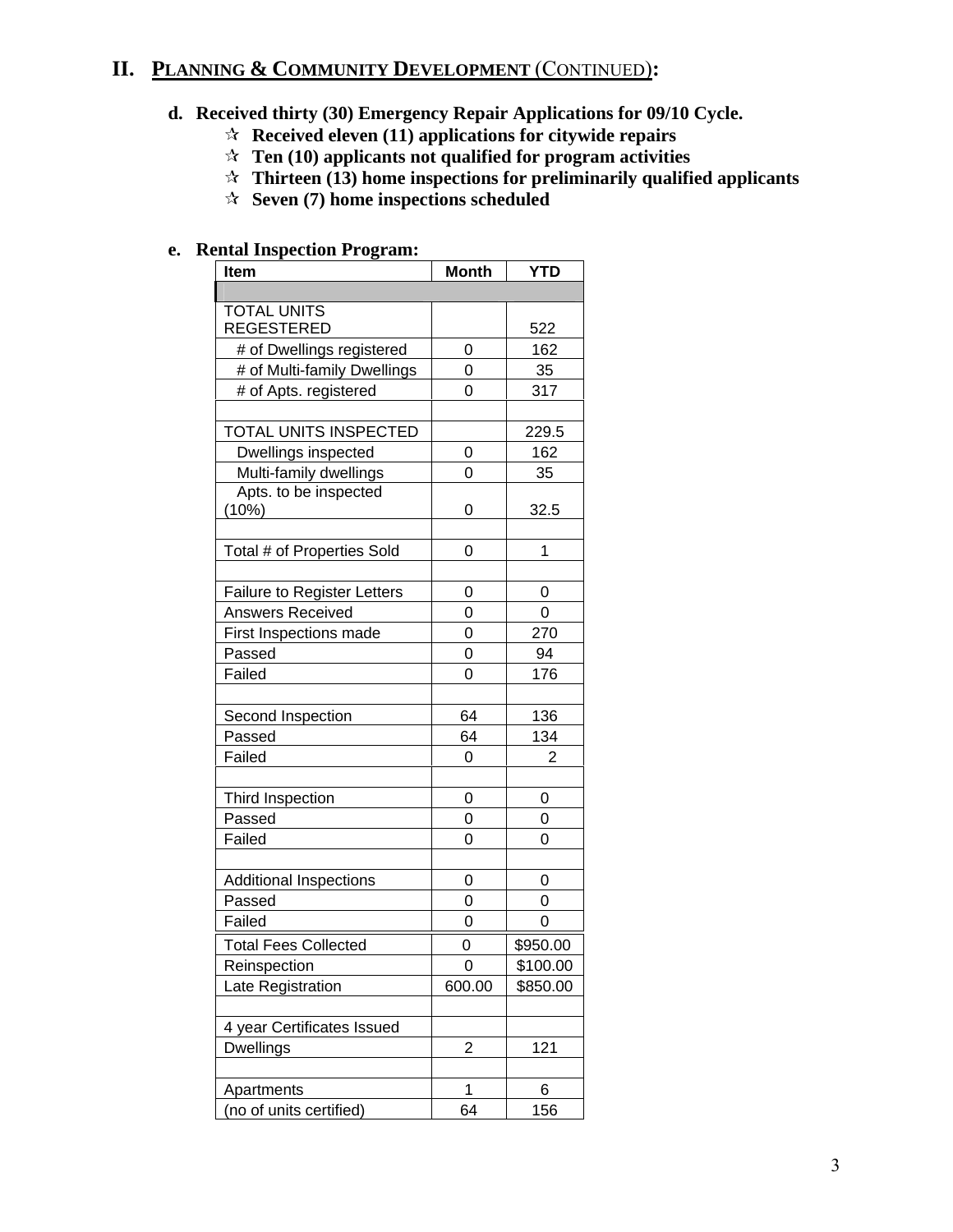# **II. PLANNING & COMMUNITY DEVELOPMENT** (CONTINUED)**:**

# 5. Zoning/ Property Maintenance investigations:

|          | a. Property Maintenance                |                                  |              |
|----------|----------------------------------------|----------------------------------|--------------|
|          |                                        | <b>Month</b>                     | YTD          |
|          | Total inspections                      | 12                               | 179          |
|          | Violations                             | 9                                | 145          |
|          | Violations resolved                    | 5                                | 138          |
|          |                                        |                                  |              |
|          | b. Zoning                              |                                  |              |
|          |                                        | <b>Month</b>                     | <b>YTD</b>   |
|          | Total inspections                      | 6                                | 81           |
|          | Violations                             | 6                                | 70           |
|          | Violations resolved                    | 4                                | 68           |
|          | c. Building Code                       |                                  |              |
|          |                                        | <b>Month</b>                     | YTD          |
|          | Total inspections                      | $\boldsymbol{0}$                 | 1            |
|          | Violations                             | $\boldsymbol{0}$                 | 1            |
|          | Violations resolved                    | $\theta$                         | 1            |
|          | d. House Number Violations             |                                  |              |
|          |                                        | <b>Month</b>                     | <b>YTD</b>   |
|          | Violations reported                    | $\boldsymbol{0}$                 | 10           |
|          | <b>Actual violations</b>               | 0                                | 33           |
|          | First letter sent                      | $\theta$                         | 29           |
|          | Violations abated                      | 4                                | 47           |
|          | Summons issued                         | 0                                | $\mathbf{1}$ |
|          | Door hangers posted                    | 4                                | 14           |
|          | Active violations                      | 4                                | 4            |
| e. Other |                                        |                                  |              |
|          |                                        | <b>Month</b>                     | YTD          |
|          | Total inspections                      | 6                                | 60           |
|          | Violations                             | 3                                | 29           |
|          | Violations resolved                    | 1                                | 27           |
|          |                                        |                                  |              |
|          | f. Inoperable Motor Vehicle Complaints | Month                            | YTD          |
|          | Total inspections                      | 6                                | 83           |
|          | Violations                             | 6                                | 72           |
|          | Violations resolved                    | 1                                | 67           |
|          |                                        | <b>Month</b>                     | <b>YTD</b>   |
| g.       | <b>Tall Grass</b>                      |                                  |              |
|          | Total inspections                      | 10                               | 246          |
|          | Violations                             | 8                                | 191          |
|          | Violations resolved                    | 5                                | 187          |
|          |                                        |                                  |              |
|          | h. Sign Ordinance                      |                                  |              |
|          |                                        | <b>Month</b><br>$\boldsymbol{0}$ | YTD<br>73    |
|          | Total inspections<br>Violations        |                                  |              |
|          | Violations resolved                    | $\boldsymbol{0}$<br>2            | 73<br>67     |
|          |                                        |                                  |              |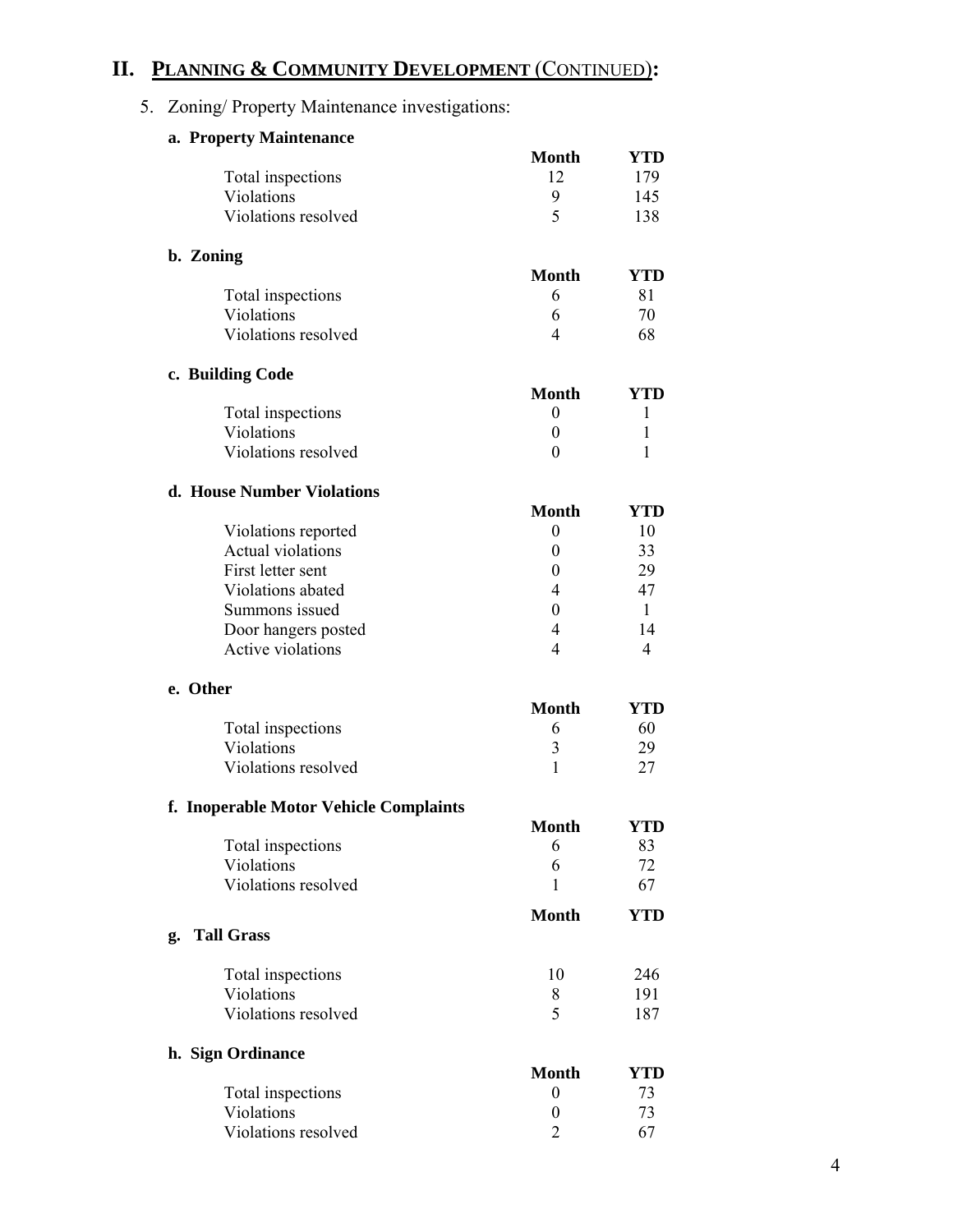# **II. PLANNING & COMMUNITY DEVELOPMENT** (CONTINUED)**:**

|     | The following are ingilinglic activities for the building filspections Division. |              |             |
|-----|----------------------------------------------------------------------------------|--------------|-------------|
|     |                                                                                  | <b>Month</b> | YTD         |
|     | <b>Existing Housing and Maintenance Inspections</b>                              |              | 105         |
| 2.  | New Construction Inspections                                                     | 335          | 2,061       |
| 3.  | Permits for New Residences                                                       |              |             |
| 4.  | Estimated Cost for Permits for New Residences                                    | 0            | \$261,000   |
| 5.  | Permits for Commercial Construction                                              |              | 58          |
| 6.  | <b>Estimated Cost for Commercial Permits</b>                                     | \$2,205      | \$8,640,787 |
| 7.  | <b>Plumbing Permits Issued</b>                                                   | 13           | 106         |
| 8.  | <b>Electrical Permits Issued</b>                                                 | 16           | 157         |
| 9.  | <b>Mechanical Permits Issued</b>                                                 | 2            | 62          |
| 10. | Swimming Pool Permits Issued                                                     |              |             |
| 11. | <b>Inoperative Vehicles Towed</b>                                                |              |             |
| 12. | Letters on Water Cutoff                                                          |              |             |
| 13. | <b>Court Cases</b>                                                               |              |             |
|     |                                                                                  |              |             |

# **The following are highlight activities for the Building Inspections Division:**

#### **III. POLICE DEPARTMENT:**

- $\checkmark$  Total calls for police service in October 2009 are as follows: 225 criminal arrests, 25 drug, 23 DUI, 779 traffic summons issued, 1,188 traffic stops, 78 investigated crashes, 81 parking citations issued, 31 false alarm citations and 40 field interview reports. Seventy-nine (79) Part 1, serious offenses, were investigated; forty-seven (47) were cleared for 67% rate.
- 9 Our **Records Division** processed 25 Animal Control reports, 204 incident reports, 631 pawned properties and 17 concealed weapons permits. Attached to this report are additional statistical data, including comparison information from October 2008
- 9 Officer Horace Evans received an *Excellent Police Duty* award from Richmond Police Department's Chief Brian Norwood at their quarterly awards ceremony. Officer Evans, while off duty, aided Richmond officers with the apprehension of a fugitive who was eluding capture.
- $\checkmark$  The **Law Enforcement Services Bureau** activities were as follows:
- The Department's first *Celebrate Safe Communities Night* was held on October 6, 2009. A total of 43 neighborhood events were held throughout the City. The cooler temperatures seemed to be well-received by the community, and 10 new events were added to the schedule. Many of the hosts reported larger attendance than in the past.
- School Resource Officers Dale Waldrop and Scott Whirley participated in the school residency sweeps. SRO Whirley presented a course on *Internet Crimes and Cell Phone Safety* to sixth-graders at the Middle School.
- The bureau has worked hard organizing and advertising the upcoming *Crime Prevention Business Seminar* to be held on November 4, 2009, at the Holiday Inn.
- Officer Benkendorf presented D.A.R.E. curriculum to all fifth-grade classes at North, Lakeview, and Tussing Elementary Schools throughout the month.
- Four (4) high school *Job Shadow* students have been assigned to the Police Department, and they will be involved with experiencing related activities.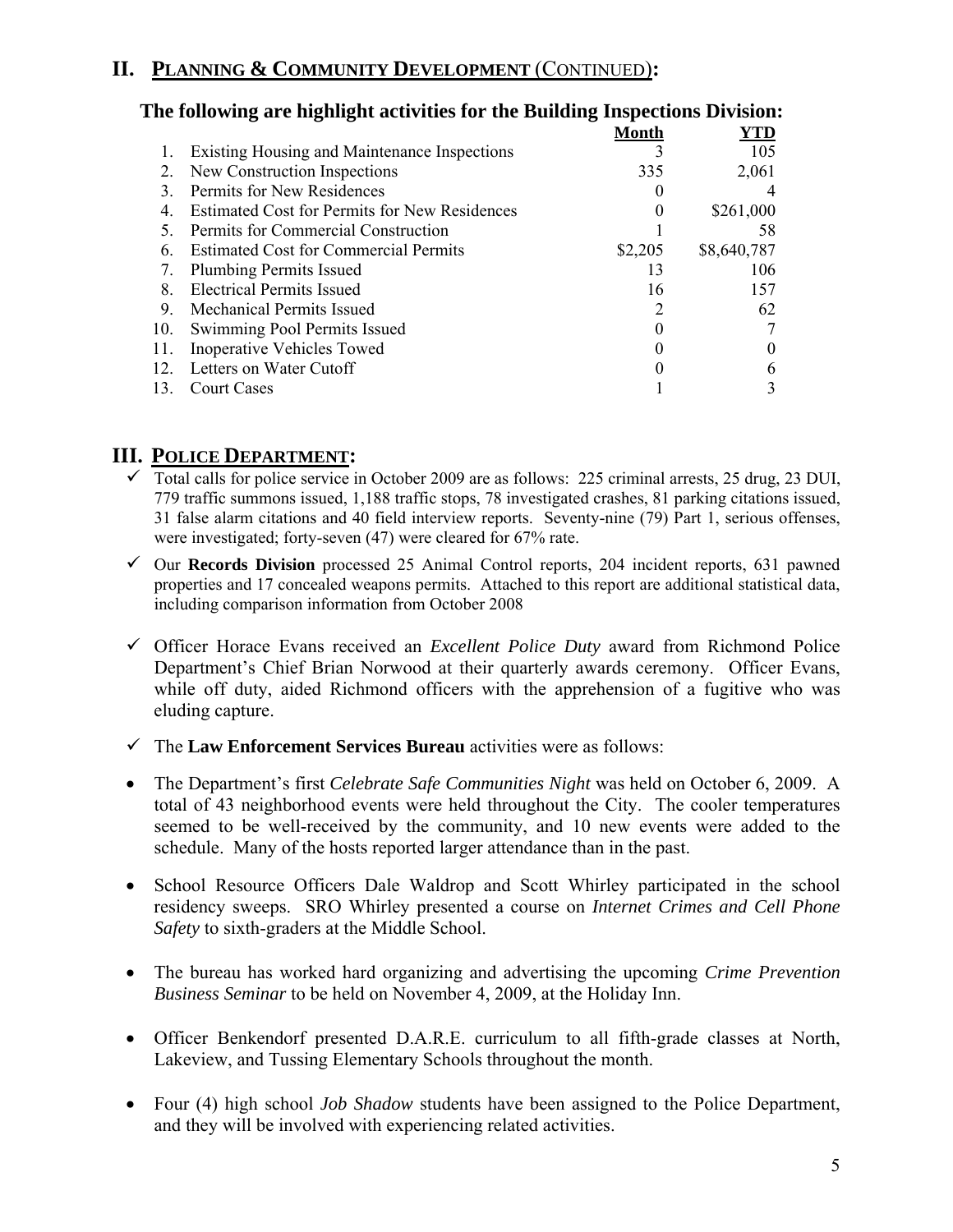#### **III. POLICE DEPARTMENT (**CONTINUED**):**

- 9 The highlights from our **Detective Division** and our **Street Crimes Unit** were as follows:
- Investigated two breaking and entering cases that occurred on different days at the same residence. Developed a juvenile suspect, gained a confession, and an arrest was executed.
- Street Crimes personnel conducted an underage buy operation during the month. Twelve (12) businesses were checked, and a total of four (4) businesses sold alcohol to an underage person – arrests were affected.
- Street Crimes personnel obtained and executed three (3) drug-related search warrants. The first was heroin related, the second marijuana and the third was cocaine. Arrests were affected in each of the investigations. The search warrant involving the cocaine stemmed from a call for service, and the investigation was a cooperative effort between Patrol and our Street Crimes Unit. Officers recovered/seized approximately one-quarter \$10,000 in property and the seizure of a vehicle is being further investigated.
- $\checkmark$  Our **Sentinel** volunteers donated a total of 44 hours of service for our community. They assisted with several special events, to include CHHS football games, *Celebrate Safe Communities Night,* Halloween, and *Walk for Life.*
- 9 **The Operations Division Activities are as follows:**
- An Officer engaged in a vehicle pursuit that led our officers into the City of Petersburg. The suspects had just stolen approximately \$1,500 worth of merchandise from Walgreens. After the vehicle pursuit concluded, Officer Baird caught the driver after a subsequent foot chase. The suspect was arrested on a multitude of charges.
- Our night shift officers assisted Chesterfield and Virginia State Police with a vehicle pursuit that entered our City. The Officer successfully deployed spike strips, which brought the chase to a conclusion.
- We utilized the City's Connect-CTY system to aide with locating a reported missing juvenile. The juvenile returned home shortly after the message was sent.
- Officers received night-time firearms qualification training. Taser and pepperball recertification training was conducted for our personnel as well.

 Our **Auxiliary Police** officers contributed 362 hours of service throughout the month. Some of the activities our volunteer officers tended to are as follows: *Celebrate Safe Communities Night,* varsity football games, Halloween activities, VSU Homecoming, *Walk for*  Life, training events, and officer ride-alongs. Selections for our Auxiliary Police promotions will be announced in the near future.

 Our **Animal Control** personnel impounded 23 dogs and 31 cats. During the month of October, there were thirteen dogs and returned to their owners, with 9 dogs and 19 cats adopted. Animal Control officers investigated 110 animal complaints. Our staff conducted a Rabies Clinic during the month, at which time 118 animals were vaccinated. Personnel collected fees totaling \$585.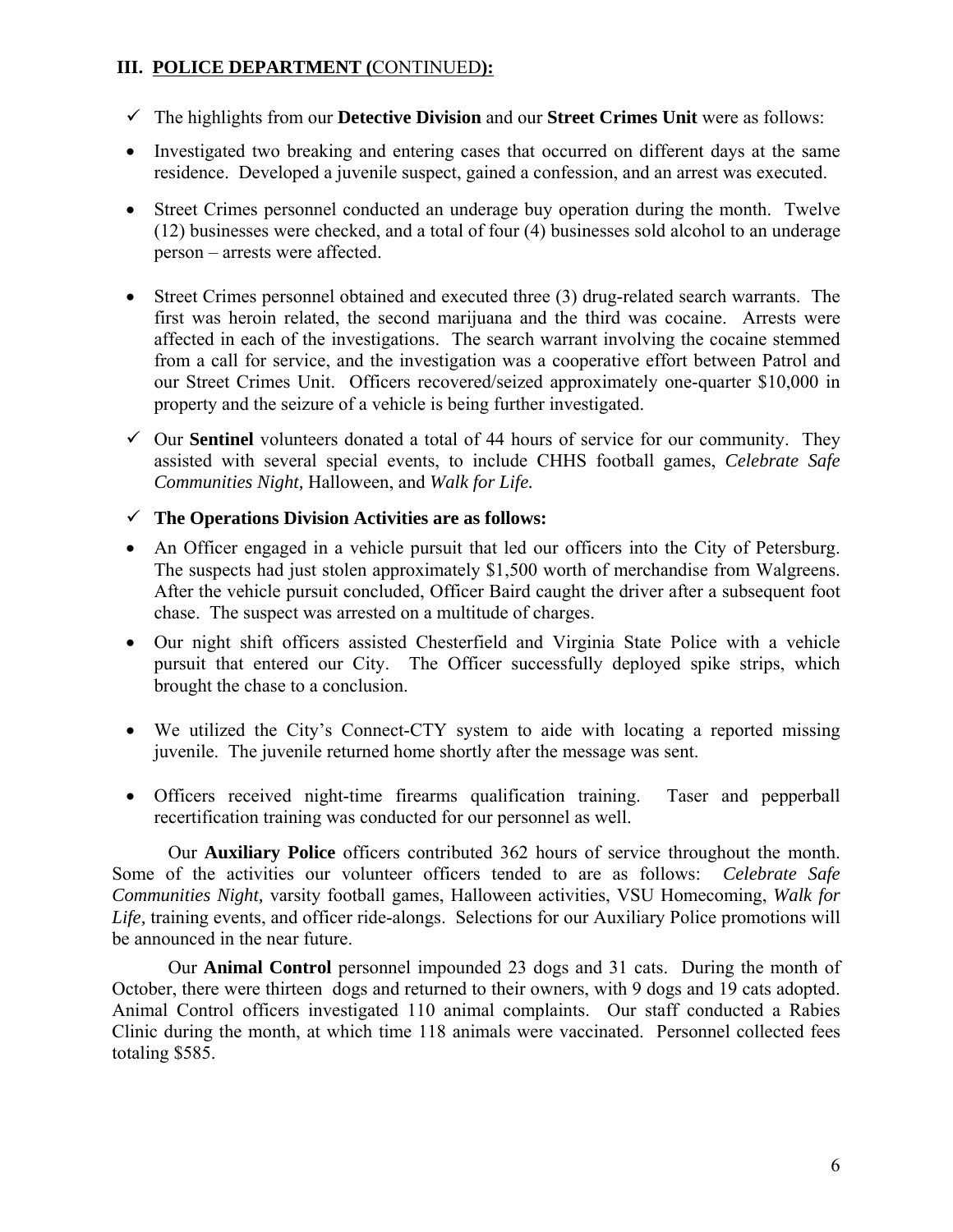#### **III. POLICE DEPARTMENT (**CONTINUED**):**

| <b>Crime</b>                | <b>October</b><br>2008                     | <b>October</b><br>2009          | <b>Percentage of</b><br><b>Increase/Decrease</b> |
|-----------------------------|--------------------------------------------|---------------------------------|--------------------------------------------------|
| <b>Aggravated Assaults</b>  |                                            | 2                               | 100%                                             |
| <b>All Criminal Arrests</b> | 228                                        | 225                             | $-1\%$                                           |
| Arson                       | $\overline{2}$                             | $\theta$                        | $-200%$                                          |
| <b>Burglaries</b>           | 7                                          | 4                               | $-43%$                                           |
| Calls for services          | 4,470                                      | 3,392                           | $-24%$                                           |
| DUI arrests                 | 34                                         | 23                              | $-32%$                                           |
| Larceny                     | 44                                         | 46                              | 5%                                               |
| Motor Vehicle thefts        | 4                                          | $\overline{2}$                  | $-50%$                                           |
| Robberies                   | 1                                          | $\theta$                        | $-100%$                                          |
| Shoplifting arrests         | 25                                         | 32                              | 28%                                              |
| Simple Assaults             | 6                                          | 16                              | 167%                                             |
|                             | <b>PART I (Serious)</b><br><b>OFFENSES</b> |                                 |                                                  |
| October 2009                | <b>Number</b><br><b>Reported</b>           | <b>Number</b><br><b>Cleared</b> | <b>Percentage</b><br><b>Cleared</b>              |
|                             | 70                                         | 47                              | 67%                                              |

# **IV. FIRE & EMS DEPARTMENT:**

#### **FIRE DIVISION: TOTAL FIRE TYPE CALLS: 99**

# *Call Descriptions: No: Call Descriptions: No:* Alarm System Activations 11 Hazardous Conditions 2 Animal Rescue 0 Heat from Short Circuit 1 Assist Invalid 1 and 2 Lightning Strike 1 Assist Police 2 1 No Incident on Arrival 2 Authorized Controlled Burning 1 Passenger Vehicle Fires 2 Building Fire 1 Police Matter 1 Police Matter 1 Child Safety Seat Installations 14 Power Line Down 3 CO2 Detector Installations 0 Public Fire Education 1 Cover Assignment 3 Public Service Assistance Calls 18 Dispatched then Cancelled Calls 8 Smoke Detector Installed 5 Electrical Equipment Problems 2 Smoke Scare/Odor Removal 2 2 EMS Call 1 Trash/Rubbish Fires 2 Gas/Other Flammable Liquid Spills 1 Unauthorized Burning 2 Gas Leak 2 Unintentional Alarm Malfunctions 1 Good Intent Calls 8 Water Problem 1 *Mutual Aid Given* No: *No: Mutual Aid Received No: No:* Chesterfield 3 Chesterfield 2 Crater Haz-Mat Team 1 Va. State Police 1 Dinwiddie 1 Petersburg 3 Prince George 1

 $\sim$ A fire unit arrived on-scene in 6 minutes or less from the time of dispatch on 74.6% of all calls received during the month $\sim$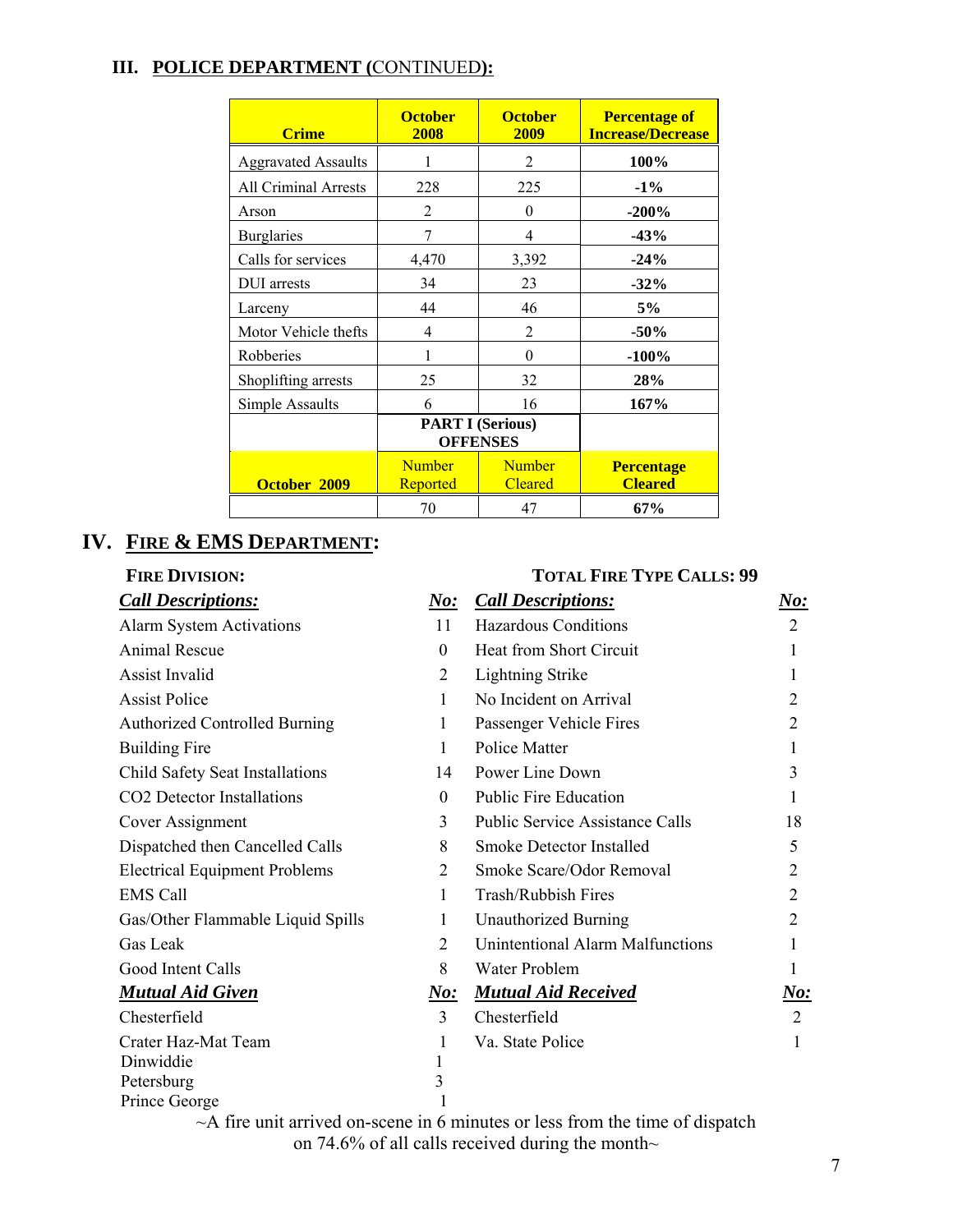# **IV. FIRE & EMS DEPARTMENT** (CONTINUED)**:**

| <b>EMS DIVISION:</b>           |                | <b>TOTAL EMS PATIENTS: 264</b> |                |
|--------------------------------|----------------|--------------------------------|----------------|
| <b>Call Descriptions:</b>      | $\bm{No:}$     | <b>Call Descriptions:</b>      | No:            |
| <b>Abdominal Pains</b>         | 9              | <b>Motor Vehicle Accidents</b> | 13             |
| <b>Allergic Reactions</b>      | 3              | OB/GYN Call                    | 1              |
| Altered Level of Consciousness | 3              | Other Injury/Medical Calls     | 109            |
| <b>Assaults</b>                | 4              | Overdose Calls                 | 2              |
| Cardiac Arrest                 | 1              | <b>Public Service Calls</b>    | $\overline{7}$ |
| <b>Chest Pains</b>             | 28             | <b>Strokes</b>                 | 6              |
| Difficulty Breathing           | 34             | Trauma Calls                   | 1              |
| Falls                          | 25             | <b>Unresponsive Patients</b>   | 18             |
| <b>Mutual Aid Given:</b>       | N o:           | <b>Mutual Aid Received</b>     | N o:           |
| Chesterfield                   | $\mathbf{1}$   | Chesterfield                   |                |
| Fort Lee                       | 4              | Fort Lee                       | 4              |
| Hopewell                       | 1              |                                |                |
| Petersburg                     | $\overline{2}$ |                                |                |
|                                |                | <b>Average Time of</b>         |                |
| <b>Call Type</b>               |                | <b>Patient Contact</b>         |                |
| Priority 1                     |                | 4.64 minutes                   |                |
| Priority 2                     |                | 4.84 minutes                   |                |
| Priority 3                     |                | 5.86 minutes                   |                |

#### **V. FINANCE DEPARTMENT:**

| $\bullet$ | Checks processed: | General Fund   | 223 |
|-----------|-------------------|----------------|-----|
|           |                   | Payroll Checks | 652 |
|           |                   | Other          | 100 |
|           |                   | Total          |     |
|           |                   |                |     |

- Five (5) alarm citations were processed during October.
- New Server for financial software has been installed and training has been scheduled for the second week of November. This software includes an update of financial software with the exception of the tax and utility billing programs.
- Audit procedures and work papers for the annual external audit and Comprehensive Annual Financial Report were continued with independent Auditors being currently on site.
- Continuing with financial advisor to refunding of currently outstanding 1996-2002 General Obligation Bond issues to obtain savings brought on by current conditions.

**Purchasing –** 208 total purchase orders were completed with 125 being processed by the purchasing and 83departmental purchases being reviewed as compared to 240 being completed for the same period in 2008. In addition 156 check requests were prepared by departments which are not processed by Purchasing.

#### **Bids Issued/Opened during the month**

• Invitation #09-102002-956: Asphalt Concrete Pavement Maintenance, issued on October 2, 2009, with a bid opening date of October 22, 2009.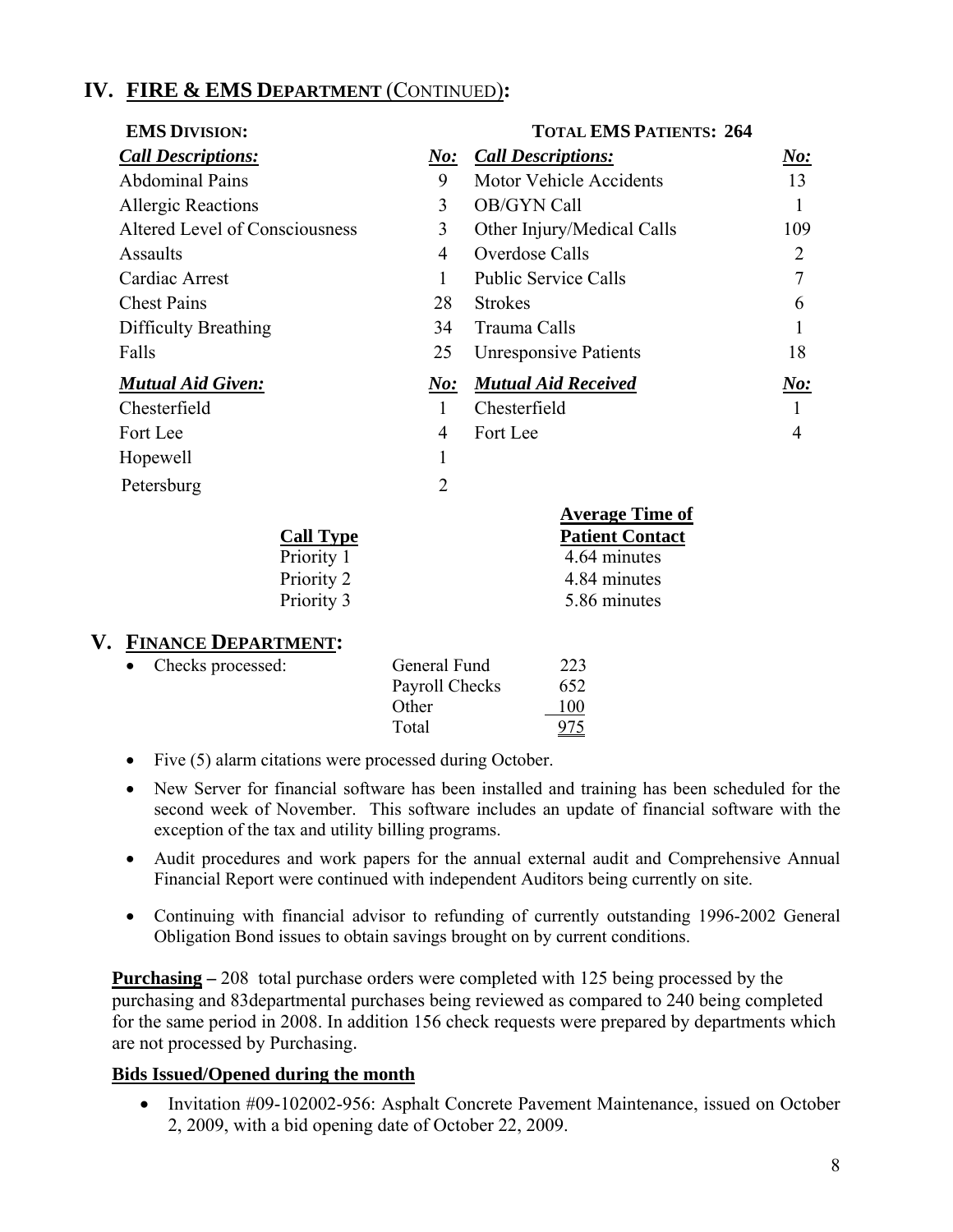# **V. FINANCE DEPARTMENT (CONTINUED):**

• Invitation #09-102902-957: Pavement marking lines, issued on October 8, 2009, with a bid opening date of October 29, 2009

#### **Other Purchasing Activity**

- PO issued for miscellaneous roof repairs at the Courthouse
- Continued discussion with Pro Active On It Contract
- Renewed Pest Control contract for additional year
- PO issued for CDBG Emergency Repair Program
- Sent the bid boiler plate for Boulevard Traffic Signal Coordination, Optimization and Modernization project to VDOT for their approval

#### **Risk Activity:**

#### **General/Citizen Claims**

• None

#### **Property Claims**

• A vehicle traveling east on Lakeview Avenue, ran off the road on the left shoulder. The vehicle struck a utility pole and caused minor damage to the Public Works complex fence.

#### **Automobile Claims**

• None

# **Utility Billing:**

Bi-monthly Utility Bills Sent – 3,453

Delinquent Notices Sent –693

Delinquent Notices Percentage 18.9%

Services cut off for nonpayment on October  $15<sup>th</sup>$  was 113

Work orders for October 2009 Leaks  $-29$ New Accounts – 68 Terminations – 82 Extensions – 71 Clean - 9 Emergency Cut Off - 1

Utility Billing Generated State Setoff Collections October - None

#### **VI. HUMAN RESOURCES DEPARTMENT:**

#### • **Advertisements**

| Department   | Position                                       |
|--------------|------------------------------------------------|
| Public Works | Streets Heavy Equipment Operator (Promotional) |
| Fire         | Telecommunicator (Dispatcher)                  |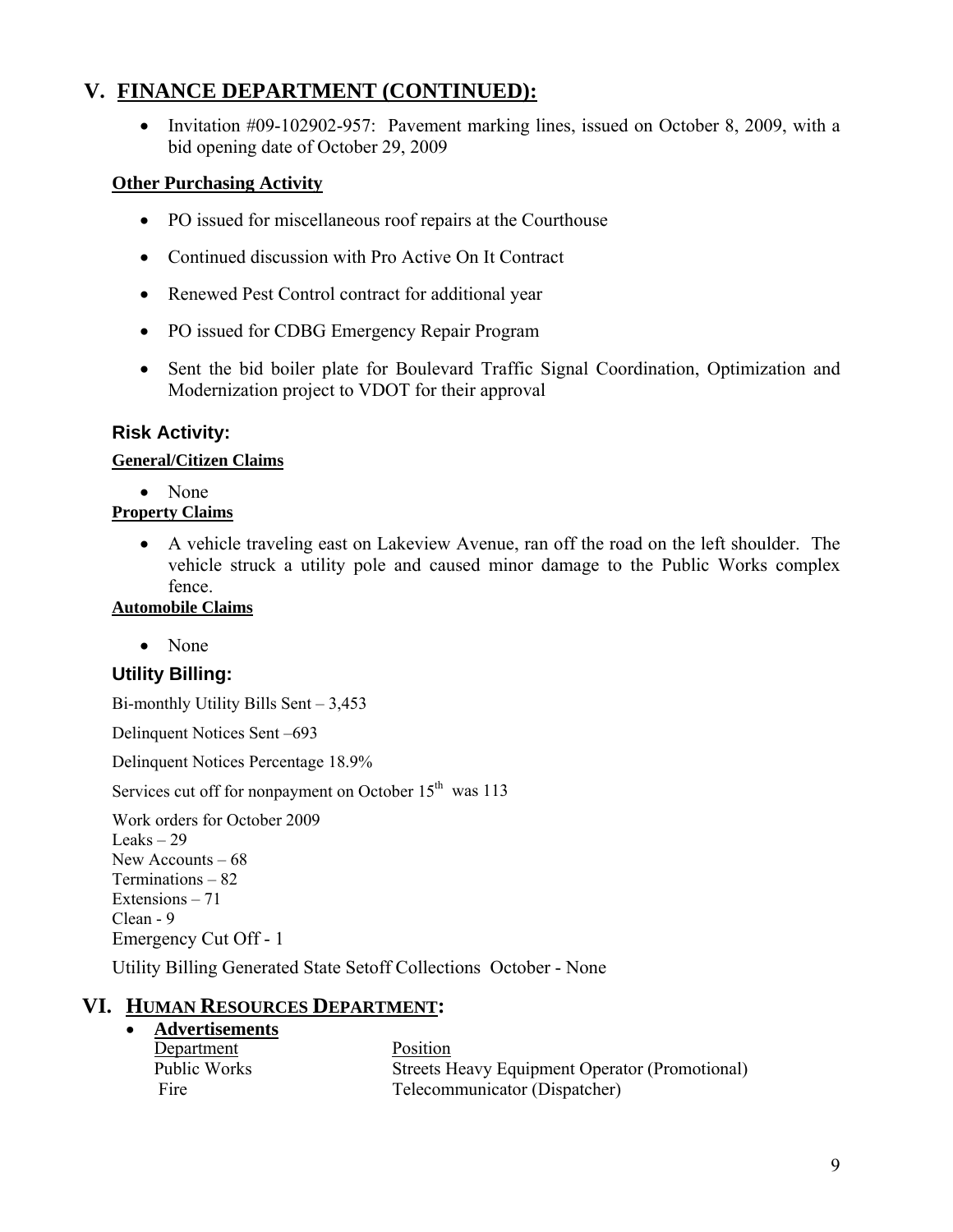# **VI. HUMAN RESOURCES DEPARTMENT** (CONTINUED)**:**

#### ● **Applications and Testing**

 Total applications received for the following position recruitments: Streets Heavy Equipment Operator (Promotional) 2 Telecommunicator (Dispatcher) 86

#### • **Miscellaneous**

The Human Resources Liaison group met on October 15, 2009, for a presentation about the annual Open Enrollment process and future plan year changes, as well as an overview of employee benefits and products provided by Colonial Life.

#### **Worker's Compensation**

The following workers' compensation report was filed during the month of October 2009:

| Date     | Department     | Description of Injury                                       |
|----------|----------------|-------------------------------------------------------------|
| 10/21/09 | Police         | Dog bites to left arm, inner thigh and chest                |
| 10/21/09 | Comm. Attorney | Left arm pain while moving a desk hutch<br>that collapsed   |
| 10/21/09 | Comm. Attorney | Upper back pain while moving a desk hutch<br>that collapsed |

#### **VII. INFORMATION TECHNOLOGY DEPARTMENT:**

- $\triangleright$  The City's web site had 51,552 visits in the month of October with 78,154 page views, including 3,302 visits to the City job listings page. The top five pages visited after the home page were: Library, Jobs, Real Estate Assessment Search, Purchasing RFPs, and Recreation & Parks.
- ¾ Citizens submitted and city staff processed 278 service requests and questions through the "Citizens Action Center" online during the month of September. The FAQs were viewed 391 times during this same period.
- $\triangleright$  October's City e-News was distributed via email to 4,469 customers. In addition, Economic Development's featured e-Newsletter, "Retail Buzz" was distributed to 295 contacts in October.

#### **VIII. LIBRARY:**

 $\overrightarrow{A}$  The library staff circulated 20,172 titles in October.

- $\mathcal{R}$  The public computer center was used by 2,299 patrons.
- $\approx$  62 children participated in story time.
- $\star$  151 residents registered for new library cards, and an average of 582 residents used the library each day.
- $\hat{x}$  The library's meeting rooms were used 105 times.
- $\star$  3,872 residents visited the Colonial Heights Virtual Library to retrieve 1,158 articles from their homes and offices.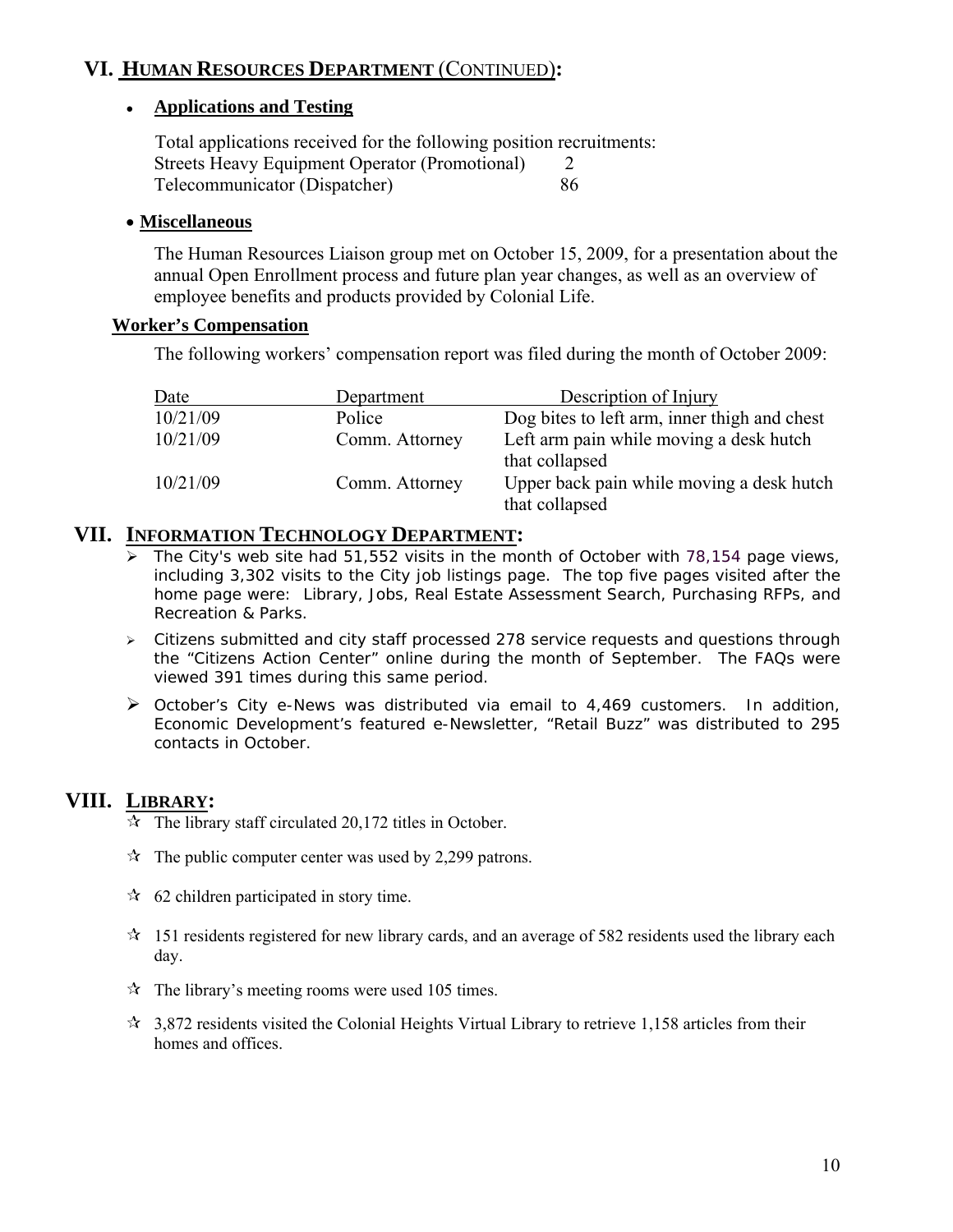# **IX. RECREATION & PARKS:**

| <b>Recreation &amp; Parks</b>                          |          |                      |
|--------------------------------------------------------|----------|----------------------|
| <b>Activities</b>                                      | 2008     | 2009                 |
| ADULT SUMMER SOFTBALL                                  | 16 Teams | 20 Teams             |
| <b>BASEBALL FUNDAMENTALS CLINIC</b>                    | N/A      | 23                   |
| BEAST OF EAST BASEBALL TRNT.                           | N/A      | 10 Teams             |
| <b>BELLY DANCING</b>                                   | 14       | 24                   |
| <b>BLITZ TRAVEL SOFTBALL</b>                           | 12       | 15                   |
| <b>CHEERLEADER REGISTRATION</b>                        | 101      | 78                   |
| <b>COMMUNITY BUILDING ATTENDANCE</b>                   | 2,050    | 1,700                |
| COMMUNITY BUILDING RESERVATIONS                        | 30       | 25                   |
| <b>FOOTBALL REGISTRATION</b>                           | 154      | 164                  |
| <b>HALLOWEEN FUN DAY</b>                               | 96       | N/A                  |
| <b>KARATE</b>                                          | 11       | 21                   |
| <b>OPTIMA GIRLS TRAVEL LEAGUE</b><br><b>BASKETBALL</b> |          |                      |
| <b>PAVILION ATTENDANCE</b>                             | N/A      | 11                   |
|                                                        | 1,245    | 392                  |
| <b>PAVILION RESERVATIONS</b>                           | 25       | 8                    |
| PETE'S PLACE (CHHS)                                    | N/A      | 215                  |
| PETE'S PLACE (CHMS)                                    | N/A      | 387                  |
| PETE'S PLACE (PEAK HOURS)                              |          | 6:30 P.M. -8:45 P.M. |
| <b>POWER</b>                                           | 3        | 5                    |
| <b>SENIOR CITIZEN ATTENDANCE</b>                       | 2,675    | 2,867                |
| <b>SIGN LANGUAGE</b>                                   | N/A      | 5                    |
| <b>SKATEBOARD PARK</b>                                 | 347      | 273                  |
| STICKS FOR KIDS GOLF LESSONS                           | N/A      | 5                    |
| <b>TAE BOX</b>                                         | 30       | 18                   |
| <b>TEEN DANCE</b>                                      | N/A      | 140                  |
| TEEN AFTER SCHOOL PROGRAM                              | N/A      | 15                   |
| TEEN CENTER JEOPARDY                                   | N/A      | 9                    |
| U-14 BLITZ TRAVEL TEAM                                 | 12       | 15                   |
| YOUTH SOFTBALL (U-10)                                  | N/A      | 14                   |

**Pete's Place Peak Hours Monday through Thursday 4:00 p.m. to 6:30 p.m. Pete's Place Peak Hours Friday and Saturday 5:00 p.m. to 8:30 p.m. Pete's Place is now open on Sunday afternoons from 1:00 p.m. to 5:00 p.m.** 

#### **Senior Citizens Center**

| <b>Activities</b>              | 2008     | 2009 |
|--------------------------------|----------|------|
| <b>Advisory Board Meeting</b>  | 8        | 9    |
| <b>AARP</b> Meeting            | n/a      | 40   |
| <b>Bingo in Center</b>         | 56       | 104  |
| <b>Bob Ross Painting Class</b> | n/a      | 6    |
| <b>Bowling</b>                 | 96       | 128  |
| <b>Club Meeting</b>            | 240      | 210  |
| Crochet & Knitting             | 26       | 26   |
| Dance                          | $\theta$ | 111  |
| <b>Floor Exercises</b>         | 149      | 92   |
| Golf at Prince George          | 358      | 472  |
| Kay's Oil painting             | n/a      | 25   |
| Line Dance Class               | 52       | 32   |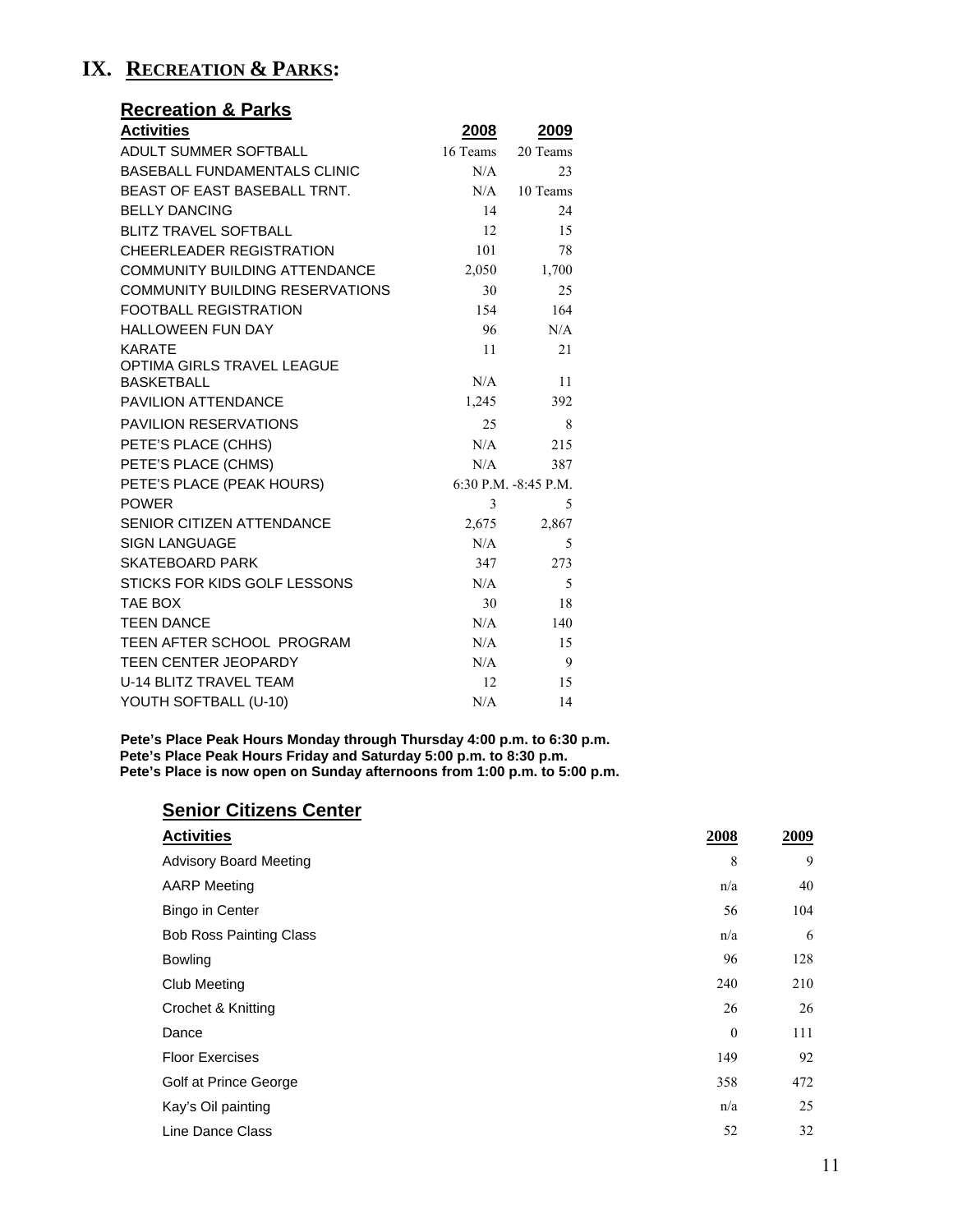# **IX. RECREATION & PARKS** (CONTINUED)**:**

| Movies                         | 7   | 9   |
|--------------------------------|-----|-----|
| New England Trip               | n/a | 50  |
| Painters Group                 | 26  | 48  |
| Party Bridge                   | 124 | 96  |
| Popular Forest                 | n/a | 28  |
| Sandwich Social                | 36  | 28  |
| Senior Citizen Dance           | n/a | 92  |
| Sing-a-long                    | 32  | 39  |
| Sing-a-long CH Health Center   | n/a | 12  |
| <b>Sit Down Exercises</b>      | 227 | 349 |
| Splash of Color                | n/a | 14  |
| <b>Strength Training Class</b> | 198 | 186 |
| Tai Chi                        | 28  | 64  |
| <b>Tap Class Advance</b>       | 39  | 53  |
| Tap Class Intermediate         | 42  | 64  |
| TRIAD                          | 50  | 40  |
| <b>USA Ballroom Dancing</b>    | n/a | 53  |
| Watercolor                     | 16  | 22  |
| Yoga                           | 13  | 100 |
| Zoomer Boomer                  | 237 | 269 |

|                           |       |       | 2008             | 2009             |
|---------------------------|-------|-------|------------------|------------------|
| <b>Meals</b>              | 2008  | 2009  | <b>Donations</b> | <b>Donations</b> |
| Home Del Meals            | 100   | 60    | \$30.00          | \$65.00          |
| <b>Breakfast Meals</b>    | 100   | 60    |                  |                  |
| Bags                      | 50    | 30    |                  |                  |
| Total                     | 250   | 150   |                  |                  |
| <b>Transportation</b>     |       |       |                  |                  |
| <b>Total Passengers</b>   | 600   | 590   | \$292.50         | \$135.00         |
| <b>Total Miles</b>        | 3,251 | 3,272 |                  |                  |
| Wheelchairs               | 25    | 38    |                  |                  |
| <b>Volunteer Hours</b>    | 10    | 8     |                  |                  |
| <b>Violet Bank Museum</b> |       |       |                  |                  |

| 2008 2009 |  |
|-----------|--|

Attendance 111 116 Attendance

- Working on Christmas decorating preparation
- New temporary exhibit on miniatures
- Planning for one weekend of Candle Light Tours at Christmas

#### **Parks, Buildings and Grounds**

- Cleaned White Bank Park, Lakeview Park, and Ft Clifton Park, as needed.
- $\mathcal{R}$  Washed out pavilions at White Bank Park, as needed.
- $\mathcal{R}$  Picked up trash around Municipal Building complex and Library (daily).
- $\mathcal{R}$  Picked up trash and emptied trash cans around all ball fields and soccer fields as needed.
- Cleaned Shepherd Stadium, Shepherd Stadium restrooms, and dugouts as needed.
- $\mathcal{R}$  Cut grass at Shepherd Stadium, Civic field, Lakeview ball fields, A-field, B-field, as needed.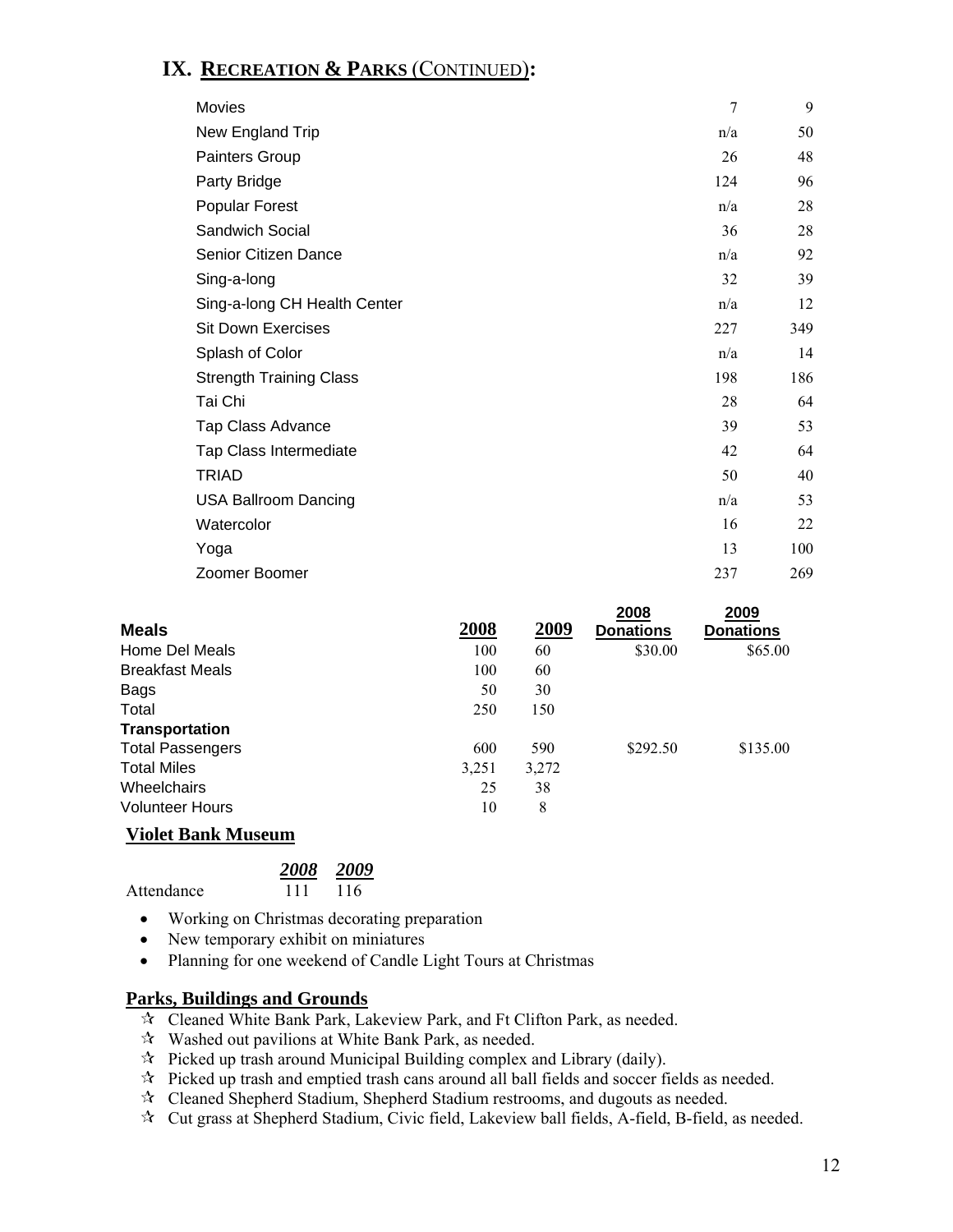# **IX. RECREATION & PARKS** (CONTINUED)**:**

- Cut grass, trimmed, and blew off sidewalks at Wakefield Ave, War Memorial, School Board, Old church, Shuford Ave. Violet Bank, Flora Ave. Playground and Flora M. Hill Park, Battery/Hanover Island, Library, Bristol Ave., City Hall, Health Dept., and Public Safety Building.
- Cut grass and trimmed at White Bank, Ft Clifton, Lakeview Park, Edinborough Park.
- $\mathcal{R}$  Cut grass at Soccer Complex, Skate Park, Pistol Range, Animal Shelter, and Fire Station #2.
- $\mathcal{R}$  Performed preventative maintenance on lawnmowers.
- $\lambda$  Lowered flags to half staff and raised back as needed.
- Cleaned trash from Football Stadium.
- $\mathcal{R}$  Painted High School Football Practice Field, Recreation Football Practice Field, Field Hockey Field, Soccer Fields and Band practice field.
- $\mathcal{A}$  Installed fence at Wakefield playground.
- $\mathbf{\hat{x}}$  Serviced generator.
- $\mathcal{R}$  Formed pad and poured concrete for dog pen for Police Department.
- $\mathcal{R}$  Painted walls in Community Building.
- $\mathcal{R}$  Installed door stops on doors in Community Building.
- $\mathcal{R}$  Cut 3 shelves and installed in closets in Community Building.
- $\mathcal{R}$  Changed locks on doors in Community Building.
- $\mathcal{R}$  Relocated Computer Room thermostat in Community Building.
- $\mathcal{R}$  Dug trenches, installed electric lines, and backfilled for new electric service at Floral M. Hill Park.
- $\lambda$  Raked and mulched leaves under cucumber tree and Violet Bank.
- $\mathcal{R}$  Repaired broken fence at Ft. Clifton.
- $\mathcal{R}$  Removed part of wooden fence in front of Community Building and installed bike rack.
- $\mathcal{R}$  Picked up temporary pitchers mound and installed on Civic Field.
- $\mathcal{R}$  Replaced broken dog kennel door at Animal Shelter.
- $\mathcal{R}$  Picked up chairs and tables from Ft Clifton and took to Brick House for Night Out Event.
- $\mathcal{R}$  Picked up stage and took to Floral M Hill Park for Night Out Event.
- $\mathcal{R}$  Repaired gate on Lakeview # 1 field.
- Changed filters on ice machine in Stadium.
- $\mathcal{R}$  Repaired windscreen on Lakeview #2 dugout.
- $\mathcal{R}$  Removed graffiti from A-field dugout.
- $\mathcal{R}$  Worked on renovating Lakeview # 1 & 2 softball fields
- Sprayed Killz-All and Pendelum at Soccer Complex and Skateboard Park.
- $\hat{\mathcal{R}}$  Sprayed Killz-All and Pendelum on parking area at High School baseball field.
- $\hat{X}$  Sprayed Killz-All and Pendelum on parking area at Ft. Clifton.
- $\hat{\mathbf{x}}$  Sprayed Killz-All and Pendelum on Lakeview #1 & 2 fence line and basketball court.
- $\mathcal{R}$  Sprayed Killz-All and Pendelum on fence lines at Shepherd Stadium, Civic, A, and B fields.
- $\mathcal{R}$  Sprayed Killz-All and Pendelum at Lakeview Park and Lakeview Park parking lot.
- $\mathcal{R}$  Sprayed Killz-All and Pendelum on parking area outside Shepherd Stadium and behind stadium wall.
- $\hat{x}$  Sprayed Killz-All on plant beds at old Colonial Baptist Church.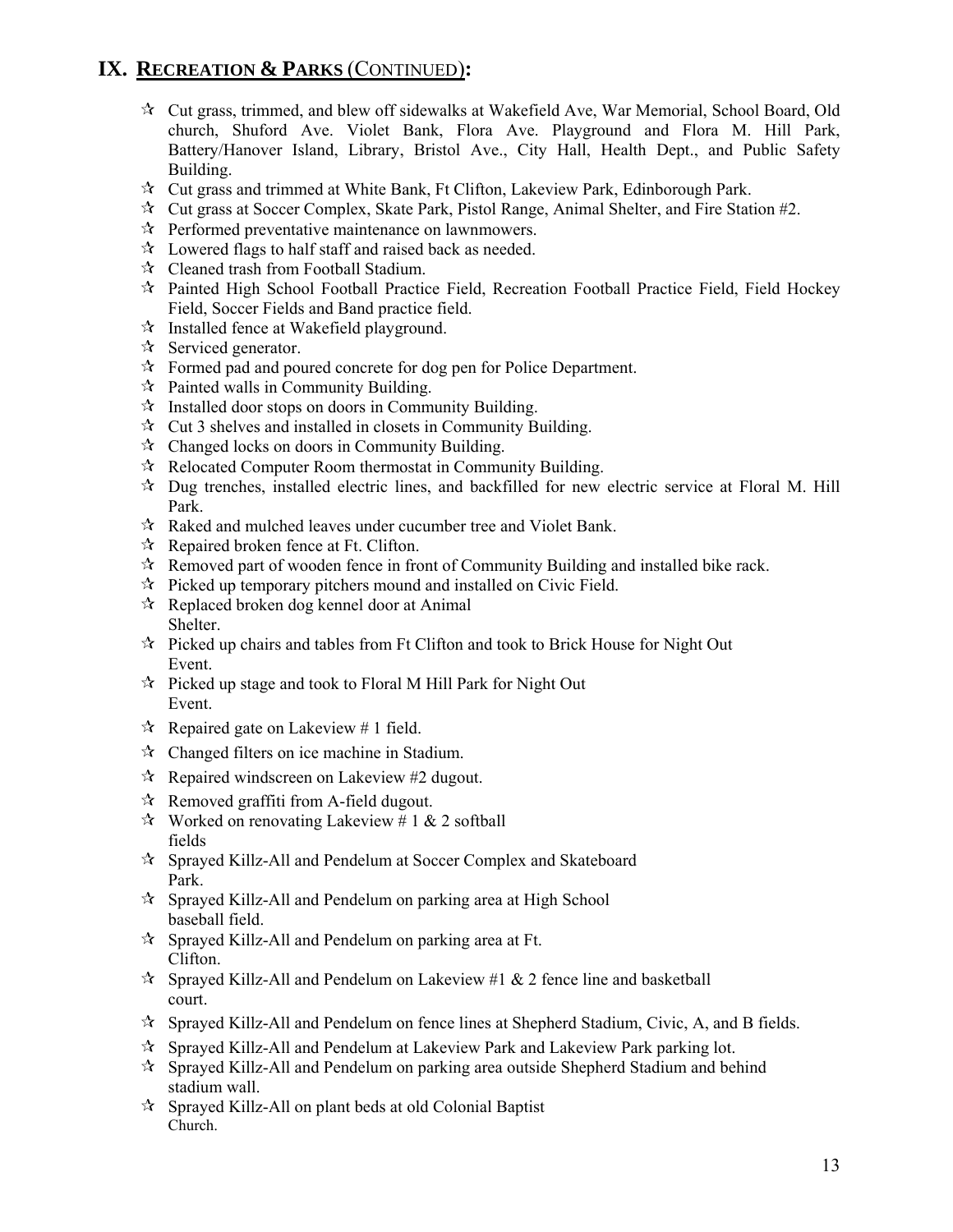# **X. OFFICE ON YOUTH & HUMAN SERVICES:**

# *Better Beginnings Coalition*

- ¾ Janet Sullivan, Coordinator, received Proclamation from City Council designating October as "Let's Talk Month".
- ¾ Better Beginnings Coalition meeting held with 8 members in attendance; plans made for possible talks/forums and updated web site design.

#### *Juvenile & Domestic Violence Task Force*

- ¾ Received Proclamation from City Council designating October as "Domestic Violence Prevention Month".
- ¾ Regional Domestic Violence Task Force meeting held in Prince George to honor all who work for domestic violence prevention, education, and awareness.
- ¾ Two Colonial Heights task force members were presented with the "Community Impact Award".
- ¾ Juvenile & Domestic Violence Task Force sponsored In-Service for Colonial Heights teachers. Chesterfield/Colonial Heights Dept. of Social Services presented important information on reporting suspected child abuse. This was done at 2 schools in October.
- ¾ Juvenile & Domestic Violence Task Force sponsored the October TRIAD meeting where the topic of Elder Abuse was presented. Several task force members assisted with specific subject presentations.
- ¾ Task force members participated in Safe Communities Night at Flora Hill Park.

#### *Kids' After-School Program*

- $\triangleright$  Interviewed 6 new volunteers for KAP
- $\triangleright$  Coordinator took part in the Inter-Agency Meeting
- $\triangleright$  New mentor/tutor was hired to manage program at Tussing Elementary
- ¾ Coordinator attended "Strategies for Success"
- $\triangleright$  First Family Dinner held with 41 people in attendance

#### *Service Learning*

 $\geq 11$  youth completed 63 hours of Service Learning

#### *Youth Advisory Council*

 $\geq 16$  YAC members attended monthly meeting

#### *Driver Bags*

¾ 5 youth received VaABC, VASAP, MADD, State Police information when they received their driver's license.

#### *Parenting*

¾ 6 families began *"Parenting With Love & Limits"* 

#### *Shoplifting Diversion*

 $\geq 30$  youth and a parent attended

#### *CADRE*

- $\triangleright$  CADRE Coalition met and approved new By-Laws & elected Officer's.
- $\triangleright$  CHHS CADRE youth met to plan Substance Free activity night on October 30  $\omega$ Pete's Place.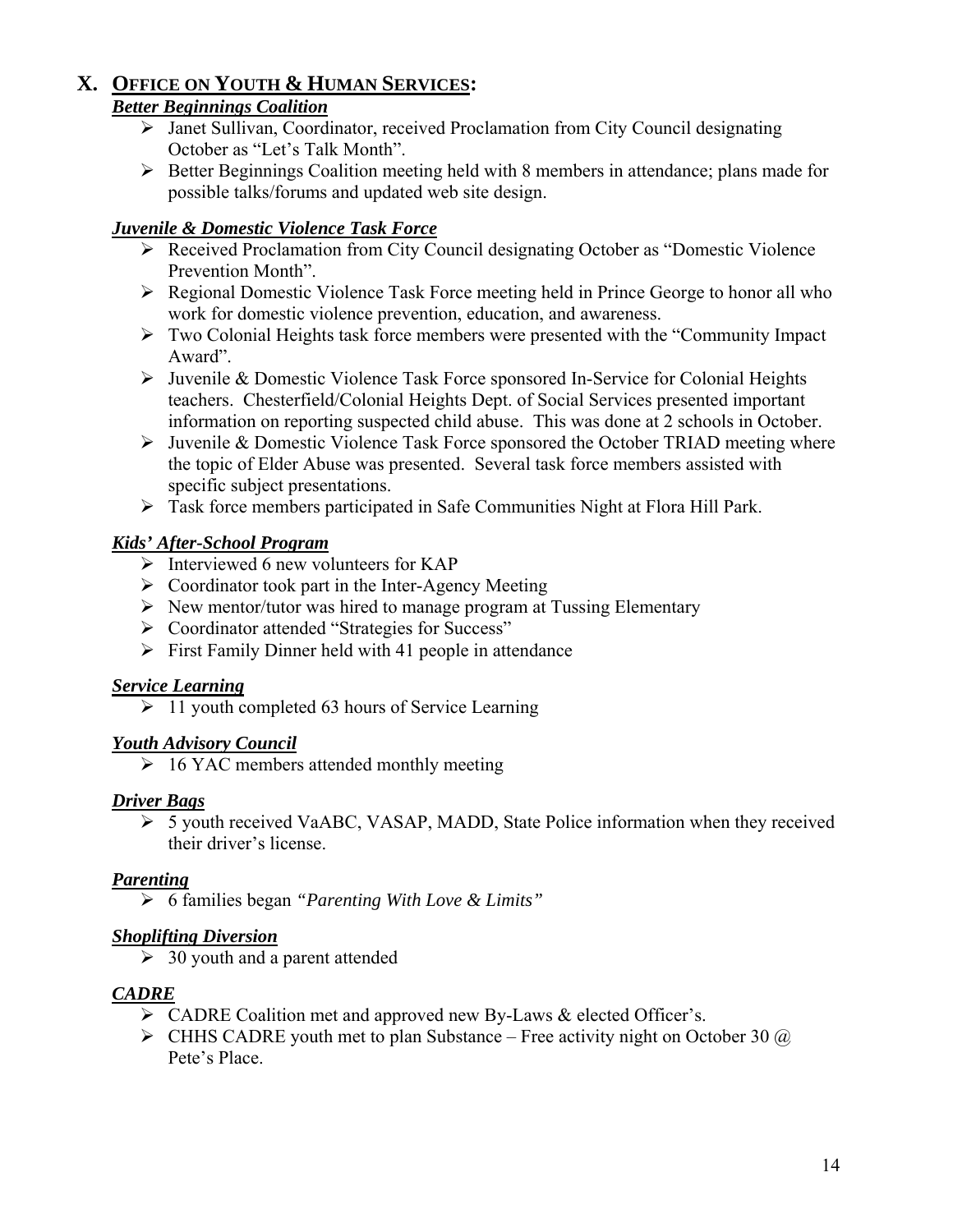# **XI. FLEET MAINTENANCE:**

|      | # of Workorders | Total       | <b>Sublet</b> | <b>Sublet Total</b> |
|------|-----------------|-------------|---------------|---------------------|
| 2009 |                 | \$18,982.13 |               | \$1,455.75          |
| 2008 | 83              | \$17,127.70 |               | \$2,659.93          |

The leaf collectors have been prepared for service, and the new police units have arrived. Staff and the Police Department are working out a few minor details on the markings of the new police units.

#### **XII. PUBLIC WORKS & ENGINEERING** (CONTINUED)**:**

# *Horticulture*

Weeded, weedeated, and cut grass at the following sites:

- Temple Avenue, Boulevard, Violet Bank, Old Town Drive Civic Site, Lynchburg Avenue, Legacy Garden, Laurel Parkway, City Hall, Ashby Avenue, Flora Hill, White Bank Park, Royal Oak Avenue, Public Safety Building, City entrance sign at Prince George line, War Memorial, Marvin Avenue and Library.
- Trimmed shrubbery at City Hall, Arlington Ave, and Public Safety Building.

• Continued watering all sites each day.

Planted fall pansies at the following sites:

- Old Town Drive Civic, Courthouse, Library, Lynchburg Avenue, Police Department, Flora Hill, Fire Station II, and Legacy Garden.
- Pruned Crepe Myrtle on Laurel Parkway.
- Placed fall decorations at various sites throughout the City.
- Tagged trees for contractor to remove throughout the City.
- Transplanted Verbena from Legacy Garden to Flora Hill.
- Pruned roses at Temple Avenue and I-95.

#### *Vegetation*

*Cut and trimmed grass at the following locations:* 

- East Westover Avenue Conduit Road
- Roslyn Road Temple Avenue
- 
- Springdale Avenue at Spring Drive Boulevard
- 
- Yacht Basin Drive Behind Vo-Tech
- 
- Old Town Drive

#### *Sprayed the following locations for high weeds:*

- 
- 
- 
- 
- 

#### *Picked up litter at the following locations:*

- East Westover Avenue Conduit Road
- Temple Avenue Roslyn Road
- 
- Charles Dimmock Parkway Boulevard at James Avenue
- Boulevard at East Ellerslie Ave. Temple Avenue at I-95
- 
- 
- Snead Avenue at Ridge Road Prince Albert at Hamilton Avenue
	-
- Meridian Avenue Branders Bridge Road
	-
- Charles Dimmock Parkway Bluffs Drive, Terrace and Court
- Roslyn Road Lakeview Avenue
- Dupuy Avenue White Bank Road
- Moose Lane PW Complex
- Conduit Road Windmere Drive Dead End
	- Hope Ridge Court Maple Grove Avenue Dead End
		-
		-
		- Boulevard Archer Avenue
			-
			-
			- Conduit Road at Old Town Creek Way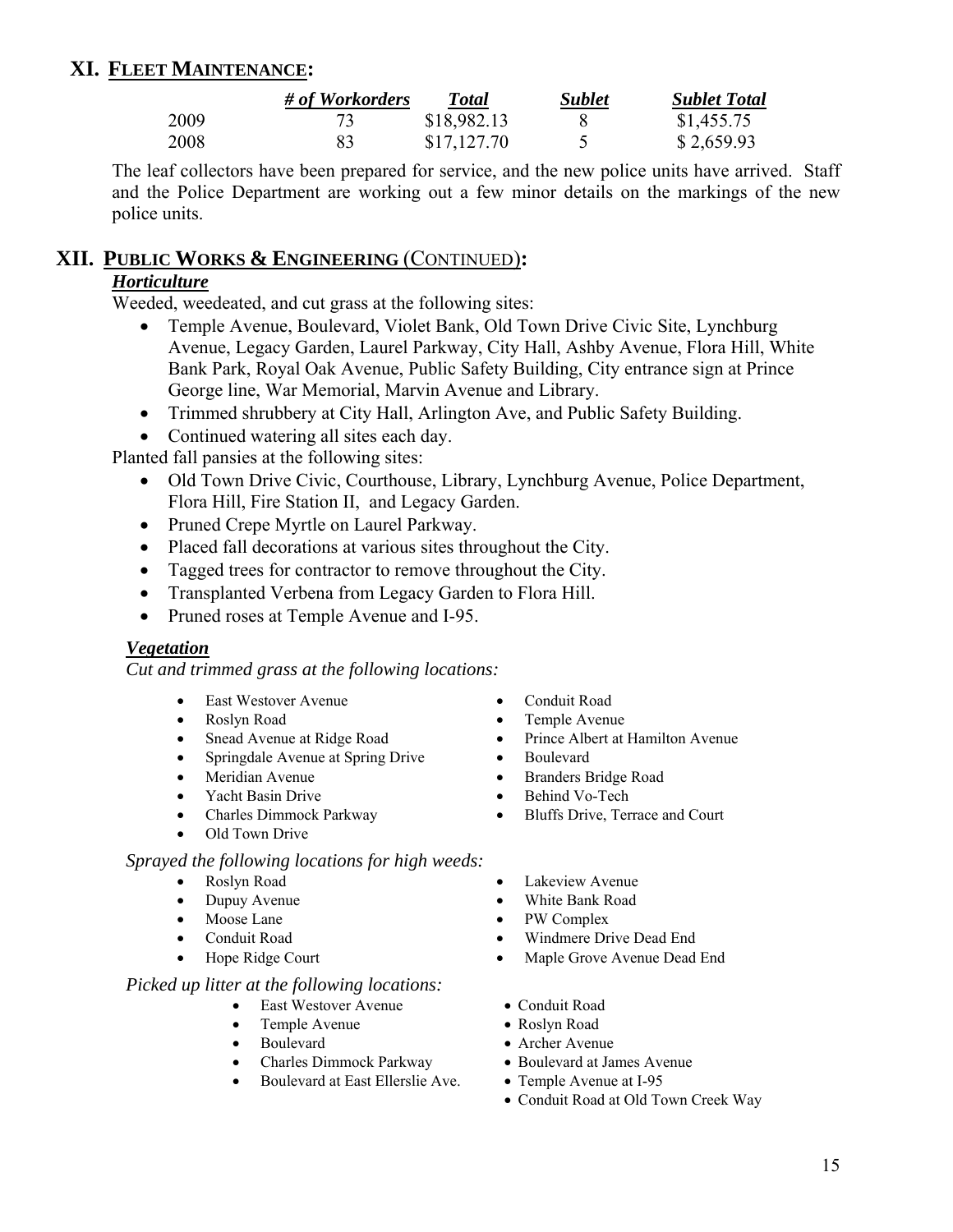• 2010 Franklin Avenue – 8'x4' driveway entrance

- 
- 2106 Franklin Avenue 5' C&G
- 
- 
- 2200 Franklin Avenue 5' C&G
- 2016 Franklin Avenue  $20'$  C&G
- 2110 Franklin Avenue 5'  $C&G$
- 
- 
- Ellerslie Avenue • Indian Rock Court • Kennon Court
- 

# *Stormwater and Drainage*

*Street Sweeper removed 76 cubic yards of debris from the following locations:* 

- Branders Bridge Road
- Brockwell Lane
- Brooke Court
- Cedar Ridge Court
- Clements Court
- Comstock Drive
- Conduit Road
- Dunston Point Parkway
- *Concrete sidewalk, curb and gutter restorations at the following locations:*  501 Braxton Avenue –  $3'x3'$  sidewalk
	- 220 Virginia Avenue 90' sidewalk and new handicap ramp
	- $\bullet$  141 Carroll Avenue 9' sidewalk
	- $\bullet$  143 Carroll Avenue 9' sidewalk
	- 145 Carroll Avenue 4' sidewalk and 5'x6x6' driveway entrance
	- $\bullet$  140 Carroll Avenue 12' sidewalk
	- 144 Carroll Avenue 52.5' sidewalk
	- 609 Boulevard 12.5'x5.8' sidewalk

# *Repaired Catch Basin Pipe at 243 Lee Avenue.*

*Removed debris from catch basins, gutters, drainage ditches, drainage pipes and grates at the following locations*:

- 
- 
- 209 East Westover Avenue 418 Lyons Avenue
- 
- 
- 
- 
- 
- 
- Dupuy Avenue
- Old Brickhouse Lane
	-
	- Temple Avenue

• East Westover Avenue

- Woodbridge Road
- Yorkshire Road

and 5'C&G

# **XII. PUBLIC WORKS & ENGINEERING** (CONTINUED)**:**

# *Other*

- Responded to miscellaneous request concerning dead trees/limbs, dead animals, curb and gutters, sidewalks and drainage issues.
- Cleaned Recycling Center pushed brush, empty used oil, paints, and loaded metal dumpster.
- Built an asphalt ramp in front of the Recycling Center Office.
- Removed two tree stumps, topsoil and graded area, at 119 Sadler Avenue.
- Cleaned Public Complex yard by removing old debris, cutting grass and trimming limbs.
- Replaced rubber pads for out-rigger on backhoe.
- Repaired leaf boxes by welding, bolting braces, spraying rust preventer, and painted.
- Cleaned and oiled concrete forms
- Placed sand on oily film on Lakeview Avenue at Cabell Drive.
- Assisted Purchasing Department moving surplus items from Courthouse.
- Interviewed potential candidates for the Public Works Technician position.
- Placed 25 tons of 21a stone in impound lot, graded and compacted for the Police Department.

- -
- 501 Lake Avenue 114 Chesterfield Avenue
- Lafayette Avenue 1013 Colonial Avenue
	-
- Behind Big Lots 316 North Temple Avenue
- 313 Brookedge Drive 233 Huntington Road
- Sadler Avenue 405 Gould Avenue
	- 201 Spring Drive Springdale Avenue
	- East Westover Avenue 228 Washington Avenue
	- 533 MacArthur Avenue Chesterfield Avenue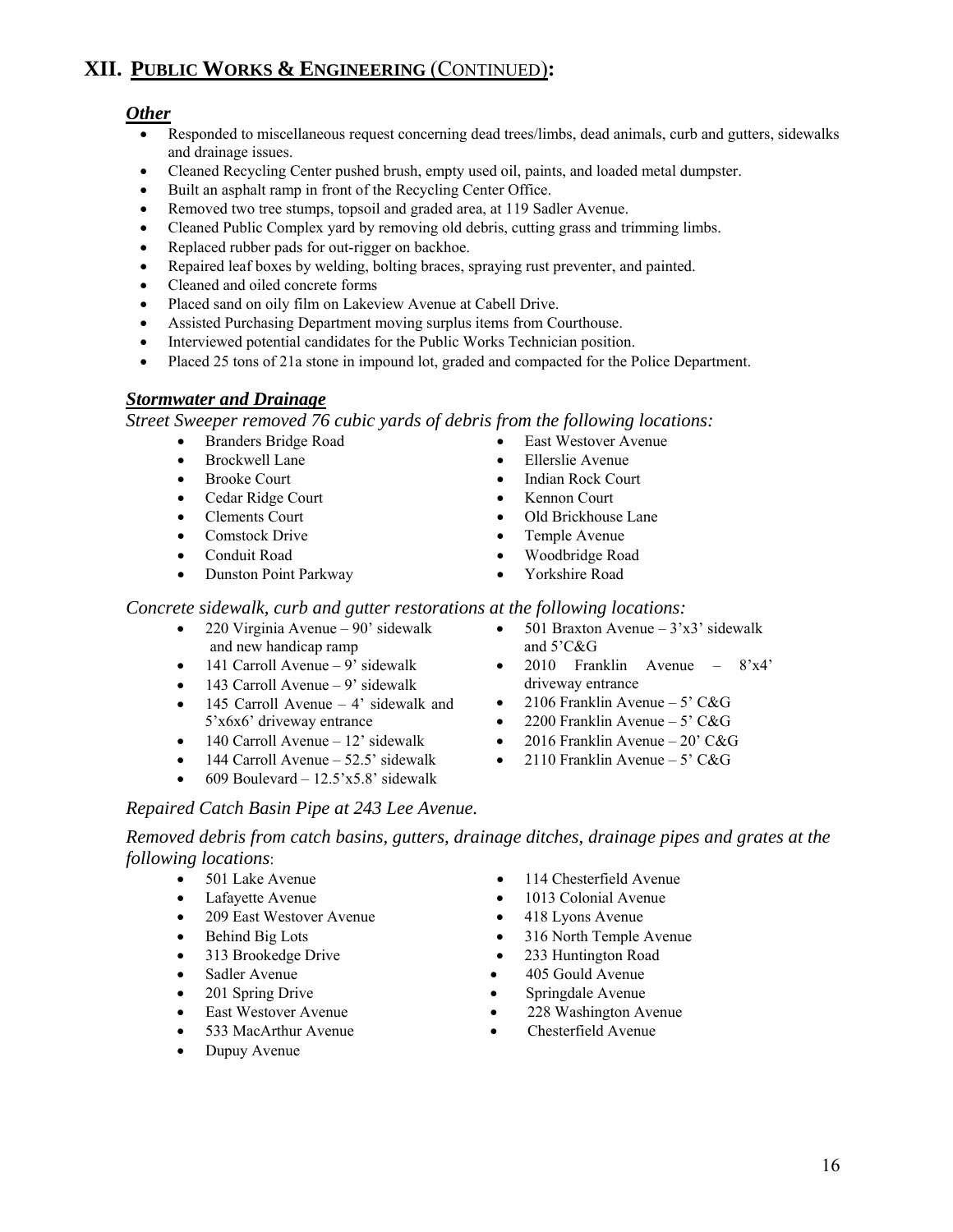# *Solid Waste*

*RECYCLING*

• 228 citizens used the Recycling Center to dispose of Category 1 Materials, brush, metal products and other recyclable materials.

#### *Transportation Streets*

*Placed Asphalt in potholes, water and sewer utilities cuts, low areas, new curb and gutters, and shoulders at the following locations:* 

- 
- 
- 506 Colonial Avenue Braxton Avenue
- 
- 
- 
- 
- Yacht Basin Drive
- Woodside Avenue
- 900 Holly Avenue
- Boulevard in front of WAWA
- Jefferson Avenue
- 2316 Wakefield Avenue 899, 900 and 908 Conduit Road
	- 230 Washington Avenue 145 Charlotte Avenue
		-
- 820 Elko Avenue 111 and 201 Green Meadow Drive
	- 407 Wilson Avenue West Roslyn Avenue
	- 401 Fairfax Avenue 417 Gould Avenue
	- 209 Ridge Road 303, 309, 313 and 315 Roanoke Ave.
		- 805 Forest View Drive
		- Flintlock Drive
		- Sherwood Drive
		- 100 Swift Creek Lane

*Investigated pavement thickness for milling at the following locations:* 

- 303 Price Albert Avenue Shuford Avenue near post office
- 1128 Shuford Avenue 209-310 MacArthur
- 
- 
- 204-206 Walnut Avenue 300 and 500 block Lyons Avenue
- 400 and 500 block Moorman Avenue

#### *Traffic Operations*

- Signals
	- o Did preventative maintenance on four (4) traffic cabinets<br>  $\circ$  Replaced two (2) LED traffic lights
	- Replaced two  $(2)$  LED traffic lights
	- o Replaced four (4) pedestrian crossing lights
	- o Repaired Opti-com at Conduit/Old Town Creek Way
- Signs and Markings
	- o Made and put up four (4) new stop signs.
	- o Made and put up 24 new high intensity street name signs
	- o Made 13 miscellaneous signs
	- o Made and put up four (4) signs for Sheriff's Dept.
	- o Made four (4) signs for Registrar's Office
- **Street Lighting** 
	- o Installed six (6) ornamental street light bulbs
	- o Replaced two (2) ornamental street light ballasts
	- o Picked up tow (2) destroyed ornamental streetlights from car accidents
- Traffic Control
	- o Responded to five (5) after- hours call backs for traffic lights
- **Miscellaneous** 
	- ¾ Put in new electrical line and two (2) new electrical boxes at City's newest Arbor Day tree
	- $\triangleright$  Responded to two (2) GovOA requests
	- $\triangleright$  Changed cabinet in shop to run different intersections
	- ¾ Put out and picked up cones along Conduit Road for Walk for Life event
	- ¾ Put out and picked up numerous barricades, cones, and barrels for National Night Out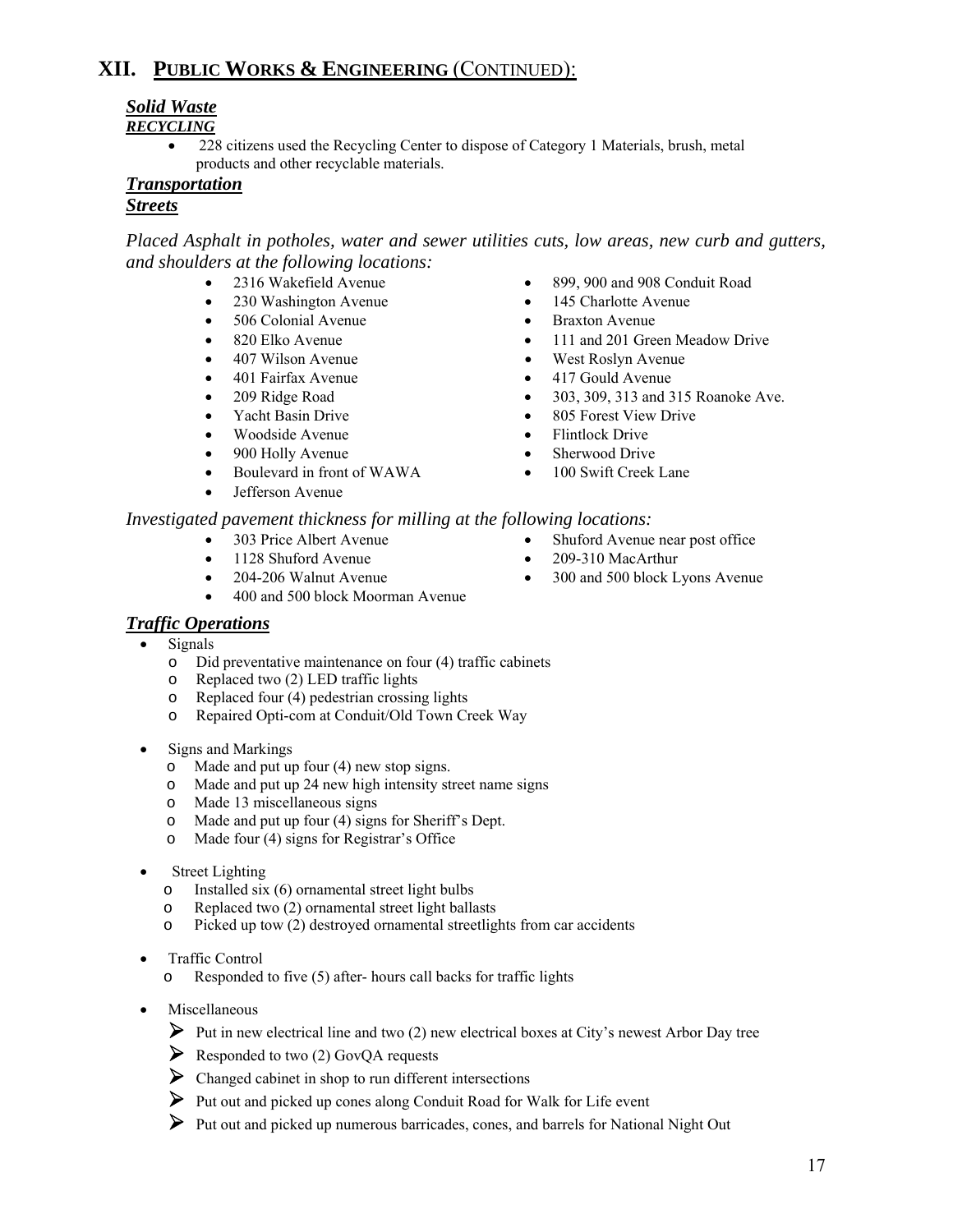# **Utilities**

#### *Wastewater*

*Responded to sewer backups at the following locations:*

- Dunlop Farms Boulevard 115 George Avenue
- 

• 2112 Wakefield Avenue

*Install/repair sewer clean out or lateral at the following locations:* 

- 174 Chesterfield Avenue 208 Crestwood Avenue
- 1206 Oakwood Drive 516 Roslyn Avenue
- 2112 Wakefield Avenue 203 Windmere Drive

#### *Camera sewer main/lateral at the following location:*

- Lyons Avenue MacArthur Avenue
- 
- 

#### *Flushed sewer main line at the following locations:*

- 
- 
- 
- Walnut Avenue

#### *Checked the following manholes "trouble spot" locations:*

- Battery Place @ Plumtree Ave. Blvd. behind Pino's
- 3209 Bermuda Ave. 617 Blvd.
- 
- 
- Colonial Ave. @ Lafayette Ave. Dale Ave.
- 
- Greenleaf @ Fairlie Rd. Highland Ave.
- 
- Jefferson Ave. @ Royal Oak Ave. Lafayette Ave. @ Blvd.
- 
- 
- 
- 
- 220/306 Orange Ave. Pickwick Alley
- Parking lot of Pleasure Island 83 Sherwood Dr.
- 
- *Repaired utility cuts at the following locations:* 
	-
	- 503 Roslyn Road Apartment*s*
- *Responded to citizen's complaints for sewer bugs at the following locations:* 
	- 623 Charles Avenue

#### *Performed preventative maintenance at the following locations:*

• Dimmock Pump Station

*Performed repairs on external alarm light at Hillcrest Pump Station.* 

*The Utilities division welcomed James Tuck as Utility Maintenance Specialist on October 28, 2009.*

- 206 Oakwood Drive Prince Albert Avenue
- Walnut Avenue 106 Yew Avenue
- 3631 Boulevard 611 Compton Dr.
- Lyons Avenue Newcastle Apts.
- Springdale Avenue 505 Springdale Ave.
	-
	-
- 102 Boykins Ave. 231 Breezy Hill Dr.
- 410 Cameron Ave. Charles Ave. @ Atlantic Ave.
	-
	- **Eastman Ave.** 921 @ 1020 Forestview Dr.
		-
	- Jackson Ave. @ Blvd. 204 Jefferson Ave.
		-
- Lakeside Dr. Lakeside Dr. @ Lakeside Dr. @ Lakeview Ave.
	- 1017 Lakewood Dr. 100 Laurel Parkway
	- 118 Lee Ave. 212 Maple Ave.
- Newcastle Dr. 209 Nottingham Dr.
	-
	-
	- Stuart Ave. Stuart Ave. @ Washington Ave.

• Braxton Avenue • Jamestown Road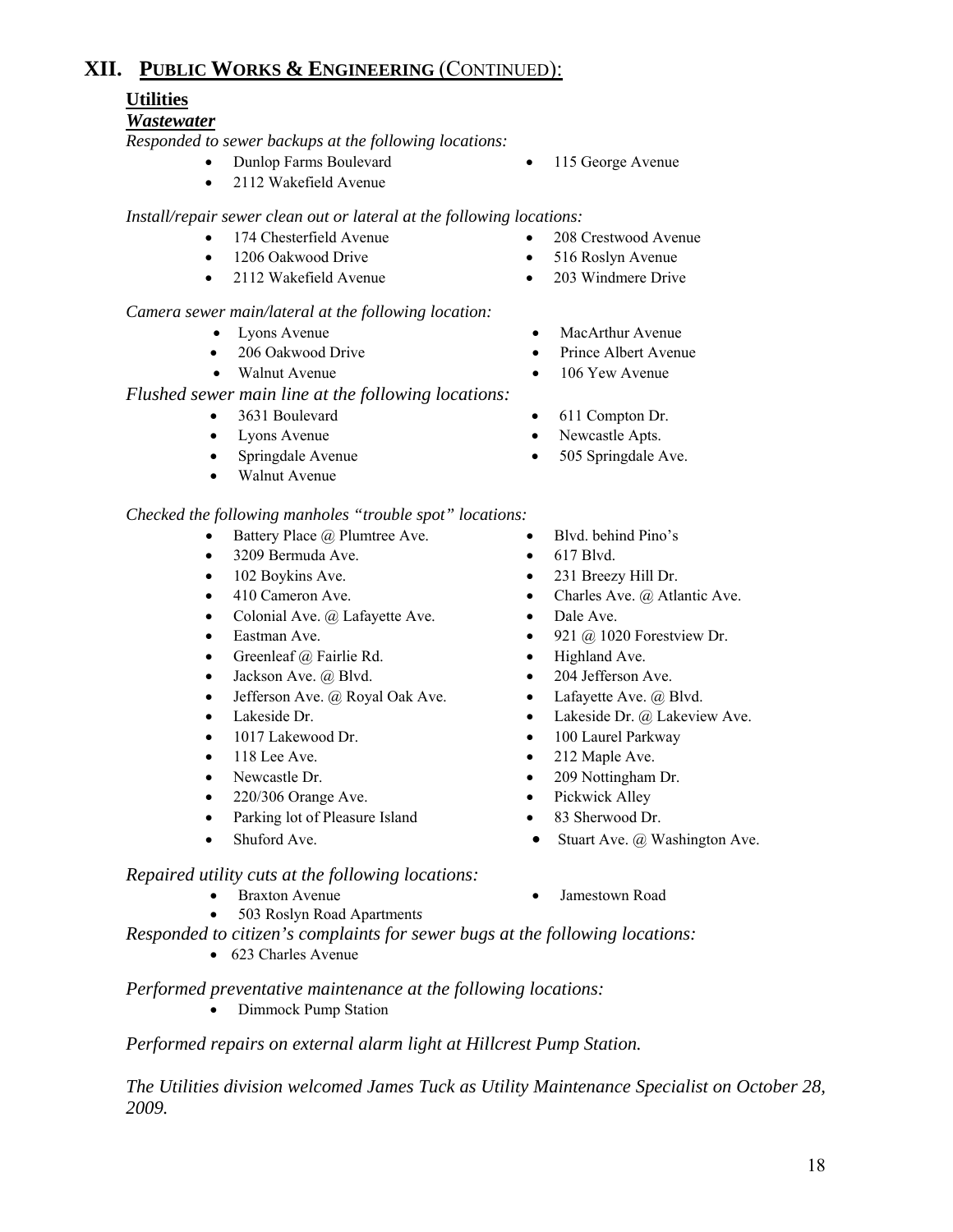*Cleared debris from pump #2 at Main Pump Station.* 

*Miss Utility locating required 186 man hours for the month of October 2009.* 

#### *Water*

*Repaired water meters at the following locations:* 

- 
- 111 Greenmeadow Drive 125 Kennon Pt. Drive
- 906 Lakeview Avenue 701 Old Town Drive
- 163 W. Westover Avenue 407 Wilson Avenue
- 303 Windmere Drive
- 395 Danville Avenue 2102 Franklin Avenue
	-
	-
	-

## *Set meter for new construction at the following location:*

- 212 Clover Hill Avenue
- 200 Spring Drive

#### *Repaired service line break at the following location:*

- 145 Charlotte Avenue at Cottage Grove
- 899 Conduit Road

#### *Repaired water main at the following location:*

• 899 Conduit Road

#### *Repaired main line break at the following locations:*

• 899 Conduit Road

#### *Replaced meter leak at the following locations:*

• 119 Temple Lake Drive

#### *Install or replace meter setter at the following locations:*

- 145 Charlotte Avenue  $\omega$  Cottage Grove
- 
- 
- 

#### *Installed or replaced water service at the following locations:*

- 820 Elko Avenue
- 111 Greenmeadow Drive 2012 Wakefield Avenue

#### *Performed water shut down for Southern Construction on Perthshire Lane*

*Replaced or repaired water service line at the following locations:* 

- 108 Cedar Creek Lane 905 Jamestown Road
- 901 Lakewood Drive 106-113 Waterfront Drive
- 

#### *Responded to dirty water complaint at the following locations:*

- 1006 Ayrshire Road
- Shepherd Stadium Water Tower 103 Moore Avenue

#### *Performed yard maintenance at the following locations:*

- 
- 
- 
- C&B PS/Right of Way Conjurers Neck Pump Station
- Dimmock Pump Station Dunlop Farms Pump Station
	- Hillcrest Pump Station Main Pump Station/Right of Way
		- Wakefield Avenue Sewer Right of Way

Southpark Water Tower

- 
- 820 Elko Avenue 208 Crestwood Drive
- 111 Greenmeadow Drive 701 Old Town Drive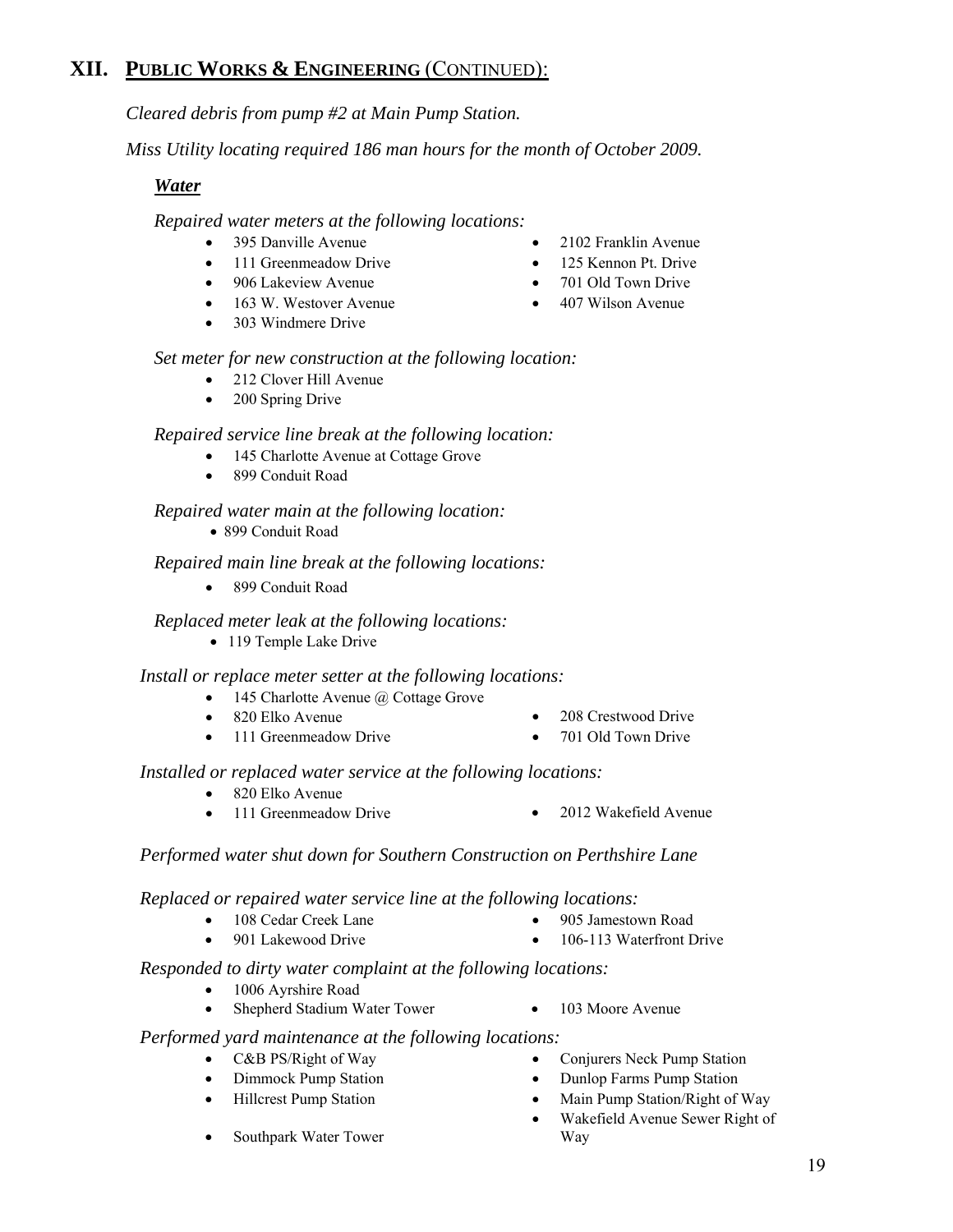*Backflow/Cross Connection Survey at the following locations:* 

- 
- 
- 
- 
- 
- 
- 
- 
- 
- 
- 
- 313 Kingfisher Way 331 Kingfisher Way
- 
- 
- 
- 
- 
- 
- 
- 790 Southpark Blvd. 6 Southpark Circle
- 
- 
- 
- 
- 312 Waterfront Dr. 407 Waterfront Dr.
- 626 Blvd. 1221 Blvd.
- 3609Blvd. 3666 Blvd.
	- 103 Buckingham Drive 107 Comstock Drive
	- 318 Comstock Drive 2711 Conduit Road
	- 2801 Conduit Road 235 Dunlop Farms Blvd.
	- 113 Dunoon Ct. **•** 127 E. Westover Ave.
	- 3630 Hawick Dr. 200 Heron Run Dr.
	- 103 Indian Rock Ct. **•** 106 Indian Rock Ct.
- 109 Indian Rock Ct. 101-119 Kennon Pointe Ct.
	- 99-207 Kennon Pointe Dr. 213-238 Kennon Pointe Dr.
	- 243-275 Kennon Pointe Dr. 278-308 Kennon Pointe Dr.
		-
	- 336 Kingfisher Way 202 Lakeview Park Rd.
	- 300 Nottingham Dr. 106 Old Brickhouse Ln.
	- 107 Old Brickhouse Lane 118 Old Brickhouse Lane
	- 212 Old Brickhouse Lane 218 Old Brickhouse Lane
	- 3843 Perthshire Lane 1261 Riveroaks Drive
- 930 South Ave. 931 South Ave.
	- 425 Southpark Blvd. 729 Southpark Blvd.
		-
- 114 Southpark Circle 1891 Southpark Circle
	- 1040 Temple Ave. 1054 Temple Ave.
	- 113 Waterfront Dr. 131 Watercress Ct.
	- 149 Waterfront Dr. 306 Waterfront Dr.
		-

*Responded to miscellaneous water calls at the following locations:* 

- 
- 
- 412 Waterfront Dr.
- 109 Ashley Place 135 Ashley Place
- 228 Biltmore Dr. 121 Claremont Dr.
	- 2102 Franklin Ave. 2012 Wakefield Ave.

*Cleaned meter boxes at the request of Utility Billing at the following:* 

- 25 Dale Ave. 395 Danville Ave.
- 186 Piedmont Ave. 106 Yew Ave.

*Collected routine water samples and sent to ARWA Lab for testing for the month of October.* 

*Collected THM and HAA water samples and sent to ARWA Lab for testing for the month of October.* 

*Collected Disinfect By-products samples and sent to State Lab in Richmond for testing for the month of October.* 

#### *Administration*

- Submitted 100-plus page annual report to the Department of Conservation and Recreation for the City's MS4 Stormwater permit.
- Prepared 100-page bid document for Fall 2009 asphalt concrete pavement maintenance and forwarded to purchasing for advertisement on October 2.